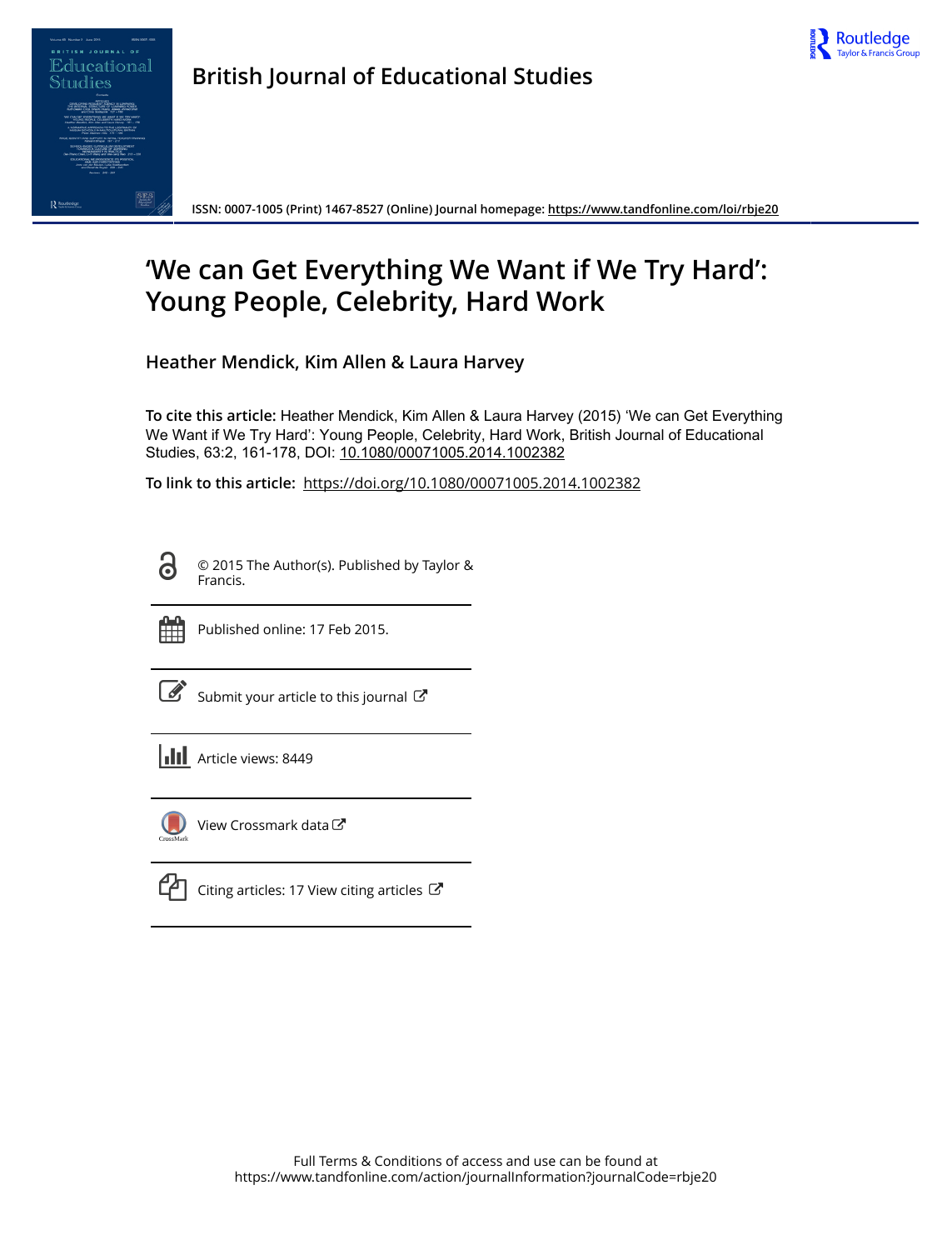# 'WE CAN GET EVERYTHING WE WANT IF WE TRY HARD': YOUNG PEOPLE, CELEBRITY, HARD WORK

by HEATHER MENDICK, Brunel University, KIM ALLEN, Manchester Metropolitan University and LAURA HARVEY, University of Surrey

ABSTRACT: Drawing on 24 group interviews on celebrity with 148 students aged 14–17 across six schools, we show that 'hard work' is valued by young people in England. We argue that we should not simply celebrate this investment in hard work. While it opens up successful subjectivities to previously excluded groups, it reproduces neoliberal meritocratic discourses and class and gender distinctions.

Keywords: celebrity, effortless achievement, gender, hard work, neoliberalism, social class

#### 1. INTRODUCTION

Qualitative research studies in secondary schools in England have consistently shown that 'effortless achievement' is the most valued way of producing academic success (Archer and Francis, [2007](#page-16-0); Francis et al., [2010](#page-16-0); Jackson, [2006](#page-17-0); Mac an Ghaill, [1994;](#page-17-0) Mendick, [2006](#page-17-0); Walkerdine, [1989\)](#page-17-0). In particular, Jackson's [\(2006\)](#page-17-0) study of laddish behaviours in schools documents the *effort* that goes into performing *effortless* achievement by young men and women, as all 'work' must be concealed from view. In this context, 'hard work' is the province of the 'less intelligent', opposed to 'effortless achievement', and read onto female bodies and working-class bodies by teachers and peers (Walkerdine, [1989](#page-17-0)). While some studies have found female and/or working-class students building learner identities based in hard work, from Willis' ([1977\)](#page-17-0) 'ear'oles' to Mac an Ghaill's [\(1994\)](#page-17-0) 'academic achievers' and Walkerdine's ([1989\)](#page-17-0) 'sub-teachers', this has not displaced effortless achievement from its dominant position. Archer and Francis [\(2007,](#page-16-0) p. 66) identify a trichotomy of Western education discourses of students shown in [Table 1](#page-2-0). 'Ideal' students are naturally talented, innovative, active, independent, leaders and normal; 'pathologised' students are diligent/plodding, conformist, passive, dependent, followers and Other; 'demonised' students are naturally unintelligent/lacking ability, peer-led, anomic, ungovernable, anti-social/rebels and Other/abnormal. These three categories align with ethnicity,

© 2015 The Author(s). Published by Taylor & Francis.

ISSN 0007-1005 (print)/ISSN 1467-8527 (online)

This is an Open Access article distributed under the terms of the Creative Commons Attribution License (http:// creativecommons.org/licenses/by/3.0/), which permits unrestricted use, distribution, and reproduction in any medium, provided the original work is properly cited. The moral rights of the named author(s) have been asserted. http://dx.doi.org/10.1080/00071005.2014.1002382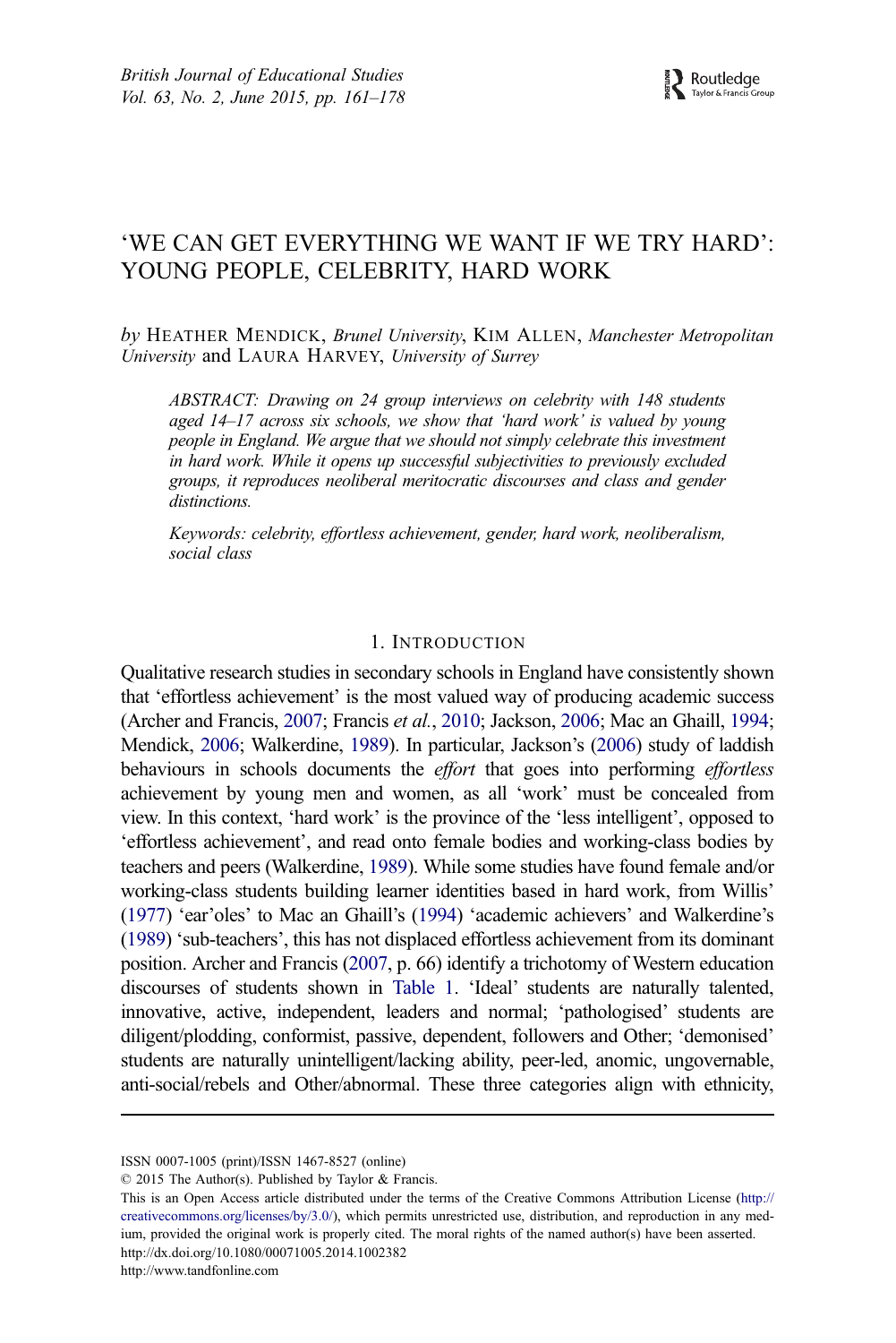| 'Ideal' pupil                   | Other/pathologised<br>pupil     | Demonised pupil                               |
|---------------------------------|---------------------------------|-----------------------------------------------|
|                                 |                                 |                                               |
| Naturally talented              | Diligent/plodding               | Naturally unintelligent/lacking ability       |
| Innovative/initiative           | Conformist                      | Peer-led                                      |
| 'Outside culture'               | Culture-bound                   | Victim of 'bad' culture                       |
| Leaders                         | <b>Followers</b>                | Anti-social/Rebels                            |
| Enquiring/engaged               | Deferent, unquestioning         | Problematically challenging and<br>disengaged |
| Assertive                       | Unassertive                     | Aggressive                                    |
| Independent                     | Dependent                       | Ungovernable                                  |
| Active                          | Passive                         | Anomic                                        |
| 'Normal' sexuality              | Asexual/oppressed/<br>repressed | Hyper-sexuality                               |
| <b>Normal</b>                   | Other                           | Other/abnormal                                |
| (White)                         | (Asian/Oriental)                | (Black/White working class)                   |
| (Outside class/middle<br>class) | <i>(Deserving poor)</i>         | (Underserving poor/underclass)                |
| (Masculine/<br>masculinised)    | (Feminine/feminised)            | (Hyper-masculine/Hyper-feminine               |

<span id="page-2-0"></span>TABLE 1: Trichotomy of discourses about pupils (Archer and Francis, [2007,](#page-16-0) p. 66, emphasis in original)

social class and gender, with the ideal student position mapping to White, middle class and masculine; the pathologised position to Asian/Oriental, deserving poor and feminine/feminised; and the demonised position to Black/White working class, undeserving poor and hypermasculine/hyperfeminine. Given this body of evidence associating hard work with Otherness, we were surprised to find young people aged 14–17 in our study of celebrity and youth aspirations repeatedly affirming the value of hard work within group interviews.

Studies of post-16 education in England, have suggested that the position of hard work shifts in the move from compulsory to post-compulsory education (e.g. Power et al., [1998\)](#page-17-0). However, no previous studies have found, as we did, a universal valuing of hard work among young men and women, from middleclass and working-class backgrounds, on both sides of the divide between compulsory and post-compulsory education. In this article, we explore this commitment to hard work critically, presenting the evidence for it whilst also interrogating it for its gendered and classed effects and the ways in which it is interwoven with neoliberal power relations. Specifically, we analyse the relationship between hard work and neoliberal discourses of meritocracy and ask who – which classed and gendered subjects – gets to count as 'hard working'.

This revaluation of hard work among young people parallels similar moves within wider society and UK policy. Littler [\(2013](#page-17-0)) in her analysis of the shifting meanings and uses of meritocracy identifies 'hard work' as central to how it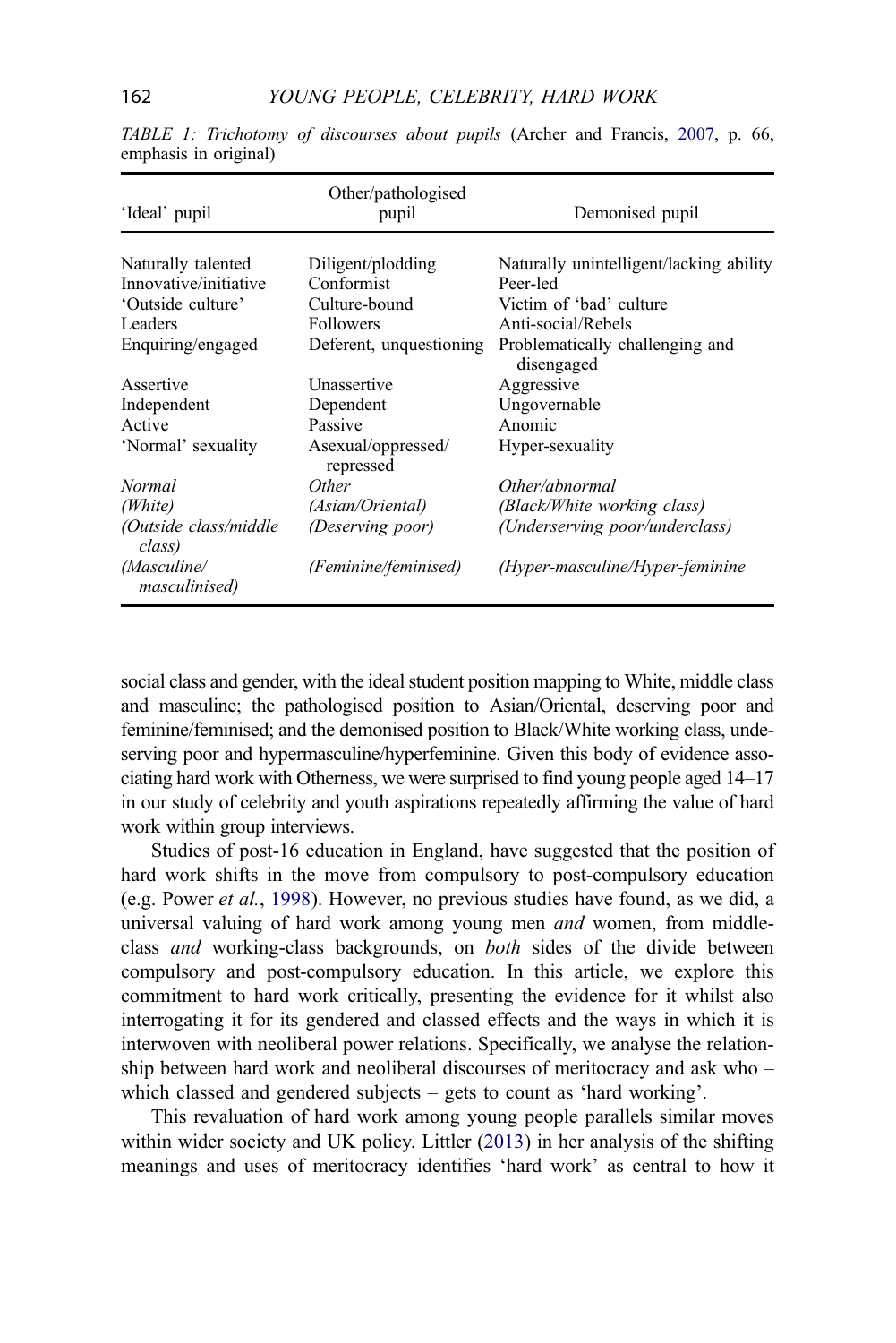operates within Labour and Coalition policy. In particular, she identifies it at the heart of Prime Minister David Cameron's claim that Britain is an 'aspiration nation':

'Aspiration Nation' as a rhetorical strategy, and as an expression of meritocratic feeling, connects self-belief and aspiration with the trope of hard work. It is striking how, again and again, 'hard work' combined with self-belief is employed by an unprecedentedly privileged cadre of politicians and millionaire elites to justify their position and success and to prescribe this as the route for others. 'Working hard and wanting to get on' is the way to progress. (p. 67)

The strap-line for the 2013 Conservative Party Conference was 'for hardworking people'. Politicians have positioned this focus on hard work as a challenge to dominant values, particularly among young people. For example, after the 2011 riots/uprisings across England, Conservative politician, Iain Duncan Smith, said: 'X Factor culture fuelled the UK riots ... Kids are meant to believe that their stepping stone to massive money is the  $X$  Factor. Luck is great, but most of life is hard work. We do not celebrate people who have made success out of serious hard work' (in Wintour and Lewis, [2011\)](#page-17-0). *X Factor* is a popular UK and international television singing contest. Here, it stands in contrast to hard work as a space of easy and vacuous fame. This theme of hard work is clear in the policies of the Coalition government, within which the Conservatives are the lead partner. For example, the restructuring of the social security system has been rationalised in terms of making work pay, not by raising wages but by reducing benefits and restricting access to them (DWP, [2013](#page-16-0)). The idea of 'hardworking people', which saturates the Coalition's political register, constructs a binary opposite: lazy people, those who do not work hard or perhaps do not work at all. This opposition is encapsulated in the frequent political sound bites pitting 'strivers' against 'skivers' (Gillborn, [2010;](#page-16-0) Reid, [2013](#page-17-0)). In this way, measures, such as social security cuts, that exclude parts of the population can be justified. As Jensen [\(2014](#page-17-0)) has identified in her analysis of 'poverty porn', there is a willingness across the political spectrum 'to conduct welfare debate by dividing worker from workless – rather than examining the deeper problems of work in a neoliberal economy'. The relationship between young people's take-up of discourses of hard work and wider processes of social inclusion and exclusion runs through this article.

A final important context for our work is the broader shift in the youth labour market. As early as [1997,](#page-16-0) Furlong and Cartmel [\(1997](#page-16-0)) identified that extended transitions between youth and adulthood were part of an increasingly fractured, risky and insecure job market. They, among other writers such as Bauman ([1998\)](#page-16-0), pointed to the individualisation of young people and the requirement that they construct themselves as entrepreneurs of the self. Insecurity and individualisation have increased in the wake of the 2008 global economic downturn, with unemployment rising and wages falling more rapidly for those in their 20s than for older workers (Resolution Foundation, [2013\)](#page-17-0). MacDonald [\(2011\)](#page-17-0) in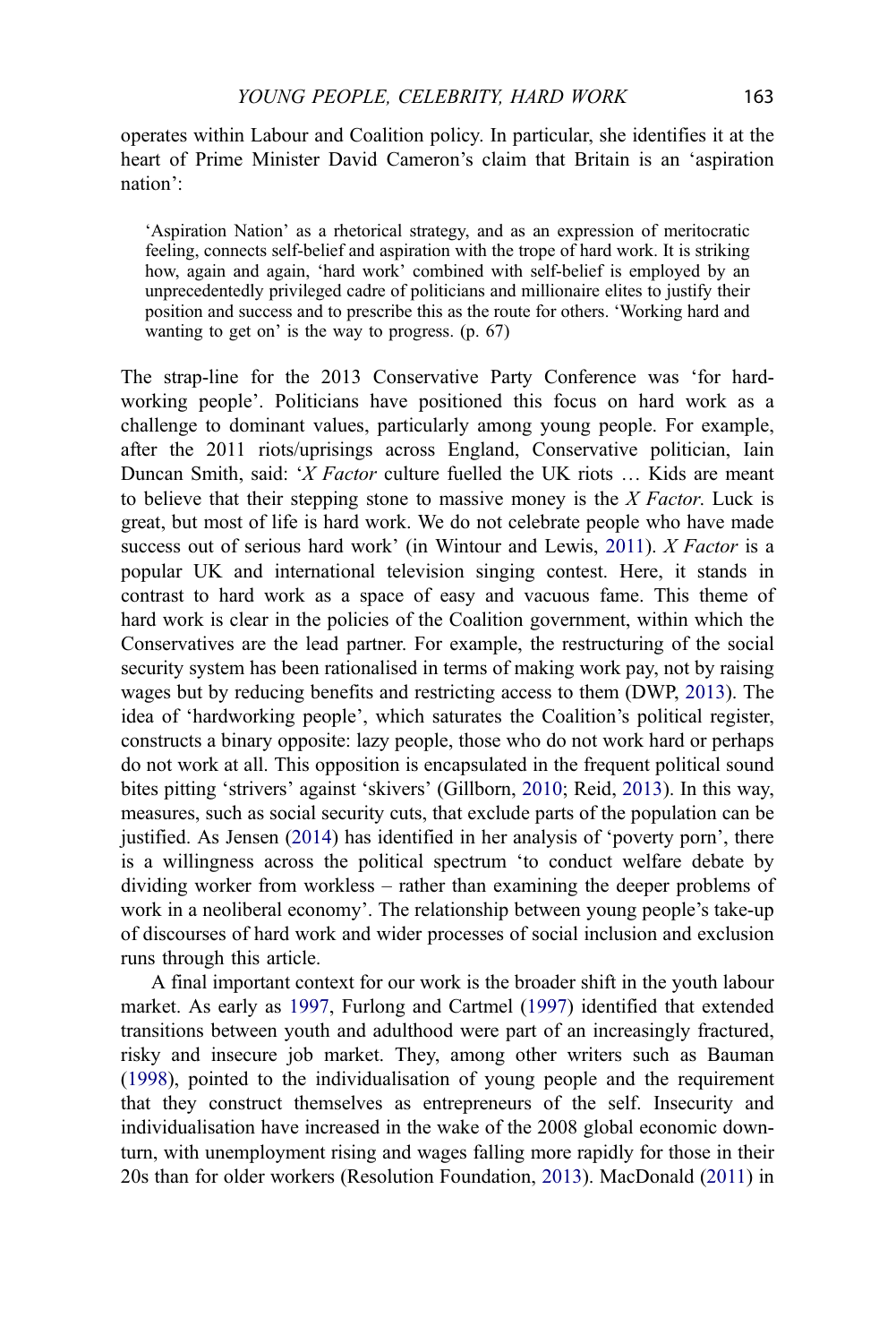## 164 YOUNG PEOPLE, CELEBRITY, HARD WORK

comparing youth unemployment now with that in the1980s notes many continuities alongside three key shifts. These are: that the slow transitions from education to work characteristic of the middle class have become problematic (not just the fast transitions characteristic of the working class); that graduate unemployment has increased as the proportion of graduates has risen from 8–10% of the cohort to about 45% and that there are a large number of noskill jobs despite the policy focus on building a knowledge economy. As graduates are increasingly taking non-graduate posts, the rewards of a degree are less even as, with growing fees, the costs are higher. It is against this backdrop of the broken contract between the economic and education systems that we have seen an emerging focus on hard work.

## 2. RESEARCH METHODS

This article draws on a larger study of 'The role of celebrity in young people's classed and gendered aspirations' [\(http://www.celebyouth.org\).](http://www.celebyouth.org).) Our research questions are:

- (1) What discourses of aspiration circulate in celebrity representations?
- (2) How do young people use these discourses in constructing their aspirations?
- (3) How are the discourses of aspiration in celebrity and their uses classed and gendered?

We understand aspirations as multiple, shifting and produced through discourses, where discourses are historically and culturally specific configurations of meanings that make some ways of thinking possible and others impossible (Foucault, [1972\)](#page-16-0). Discourses can be used to position ourselves and to judge others and their hopes and dreams. Thus, aspirations are the result of active work by individuals, but are also shaped by relations of power and by discourses within schooling, family, peer and popular cultures. Within this celebrity is a discursive and disciplinary field where social distinctions are made and relations, behaviours and people are given or denied value (Tyler and Bennett, [2010\)](#page-17-0). Thus, we see young people's talk about celebrity as 'performance practices' through which they position themselves and others (Duits, [2010](#page-16-0), p. 249). Celebrity provides a set of resources through which young people engage in 'identity work', including their sense-making around success, failure and their imagined futures. Methodologically, we used a multistage, approach, combining group and individual interviews with young people aged 14–17 with textual case studies that analysed the representation of 12 celebrities across three key sources, including films, music videos, the Sun newspaper, Twitter and YouTube. In this article, we focus on the group interviews in order to look at the generation of collective talk around the value of hard work. However, findings from the other two data-sets support those reported here.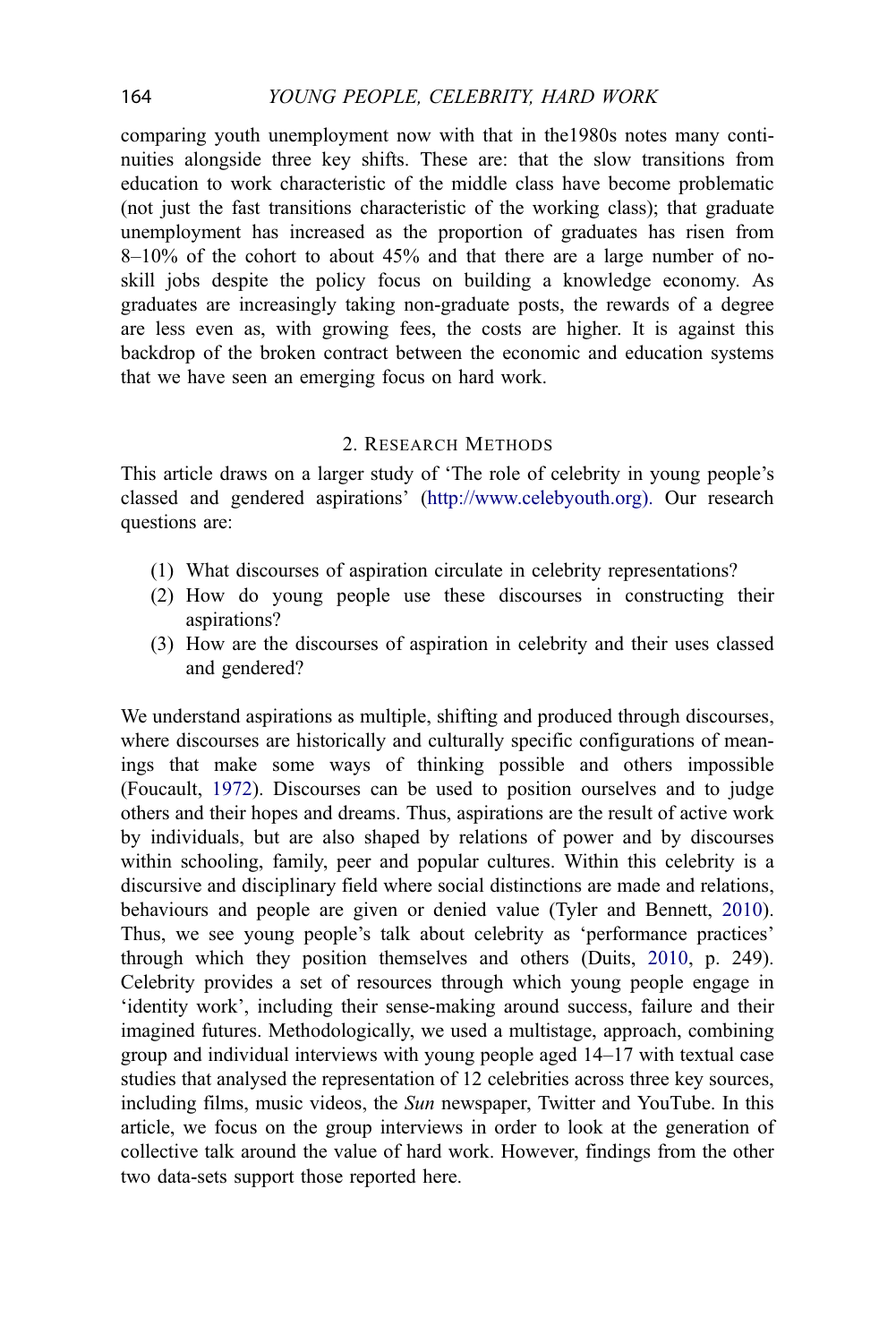In winter 2012–2013, we carried out 24 group interviews across six 11–18 co-educational state schools, 2 in each of London, a rural area in South-West England and Manchester (a city in Northern England). We purposively sampled two schools in each area using national data on Free School Meals, attainment and ethnicity to ensure that the study's participants were broadly representative of local demographics. In each school, we carried out four group interviews, two with Year 10 students (aged 14–15) and two with Year 12 students (aged 16–17). Most groups contained six students and all but two were mixed gender. In total, 148 young people participated in 1 of the 24 groups. These interviews lasted approximately 50 minutes each.

We developed good relationships with the gatekeepers at each school and worked with them to select participants to encourage a diversity of young people, rather than staff picking the 'best' students. Before taking part, participants were asked to complete a short biographical questionnaire. The participants were made up of 81 females and 67 males; 82 were White British and 62 from a mix of Black and Minority Ethnic Backgrounds, including 27 Asian (predominantly Pakistani and Indian), 9 Black (Caribbean and African), 7 Somali, 5 Afghan and 9 who identified as 'mixed'; 63 of the participants said that at least one of their parents had been to university and 64 that none had, with the remainder unsure or choosing not to answer.

We used the group interviews to examine the shared negotiation of meanings around aspiration and celebrity. We began by asking participants to identify those celebrities who they most liked and/or disliked, moving on to ask them to describe an 'ideal celebrity'; talk about what makes someone a celebrity and elaborate how they consume celebrity. Although these topics were covered in each of the groups, we often allowed the discussion to be led by participants.

These group interviews were audio-recorded, transcribed and then coded using the computer package NVivo. We developed codes top down from our research questions (e.g. gender; social class) and bottom up from the data (e.g. body modifications; hard work). When coding, we each worked through all 24 interviews focusing on about a third of the codes and adding in new codes in our specific areas as needed. We then took all the material generated within a particular code and produced a summary describing how this theme occurred within the data, and identifying and exemplifying key discourses within the talk. We are using a rhetorical approach that 'sees thinking as being essentially formed within discourse ... [and] assumes that common-sense thinking is fundamentally argumentative and is composed of contrary, or "dilemmatic", themes' (Billig, [1992,](#page-16-0) p. 15). This requires us to trace discourses as they come into being in the cut-and-thrust of discussions (Potter and Wetherell, [1987](#page-17-0)). At each stage, we are comparing our findings by the class and gender of the participants. We have attempted to assign class using a Bourdieusian framework (Bourdieu, [1984\)](#page-16-0). Within this, class position is interpreted not just through a subject's location within economic structures (indicated by parental employment) but also by their relationship to cultural capital (forms of knowledge and skills)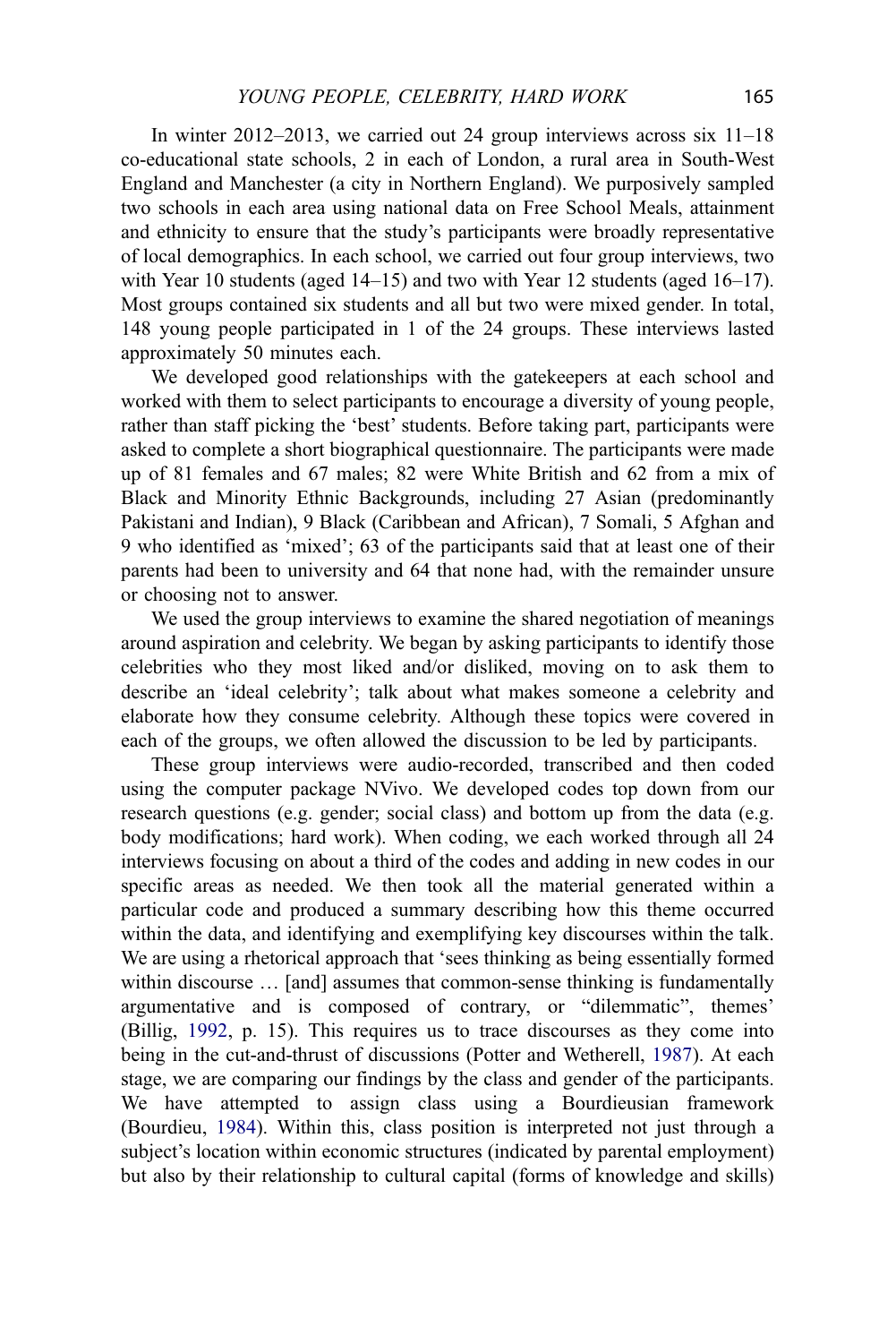<span id="page-6-0"></span>and social capital (networks of support and influence). However, given that we have only incomplete data from the biographical questionnaire on postcodes and parental occupations and higher education experience, sometimes participants' class positions are unclear.

'Hard work' emerged as an important theme within the group interviews, not just within its own dedicated code but also through its use within the rhetorics encountered within other codes. As we show in Section 3, our young participants valued hard work and those who they see as exhibiting this trait. We then problematise this commitment to hard work focusing on the ways that it intersects with and reproduces social class and gender inequalities. In illuminating this uneven ascription of 'hard work' within young people's celebrity talk, we suggest that this sets limits on how young people imagine their futures and so on the pathways available to them. We are attempting an intersectional analysis that explores how class and gender operate simultaneously and in relation to each other. In doing so, we focus our analysis on this intersection, while also mindful of how class and gender relate to other social structures notably race.

Serious critical work on intersectionality requires us to do more than merely cite the difficulties and complexities of intersecting identities and oppressions, it challenges us to detail these complexities and account for how categories and inequalities intersect, through what processes, and with what impacts. (Gillborn, [2010](#page-16-0), p. 5)

# 3. YOUNG PEOPLE'S INVESTMENT IN HARD WORK THROUGH CELEBRITY **TALK**

In contrast to political pronouncements, the young people in our study showed a strong investment in hard work as central to, and necessary for, future success and happiness. We can see this in the following extract:

Dave: I think it can go two ways: you're either a celebrity who's earned what you have, or you're a celebrity who got lucky.

Interviewer: ... so for those who've earned what they've got, what's that through, do you think? Is it talent or hard work?

Dave: It's talent. Talent, obviously. Like Usain Bolt, he is, he has a lot of talent for running, but he also has to train that talent for I think it's been 12 years that he's competed.

Jerome: Do you remember that thing we watched in German, where the, The Life of Usain Bolt, and he trained so hard that he actually vomited.

(Year 10, Manchester, White British, mixed class)

The opposition with which Dave starts, between deserving celebrities ('who've earned what you have') and undeserving celebrities ('who got lucky'), was pervasive across our data (see also Allen and Mendick, [2012\)](#page-16-0). Although Bolt's talent is important for Dave, it is through working hard day-in, day-out, that he earned his success. Vomiting appears as a sudden visceral manifestation of the extent of his training and serves as evidence of his pushing his body to its limits and hence of his worth. Here, as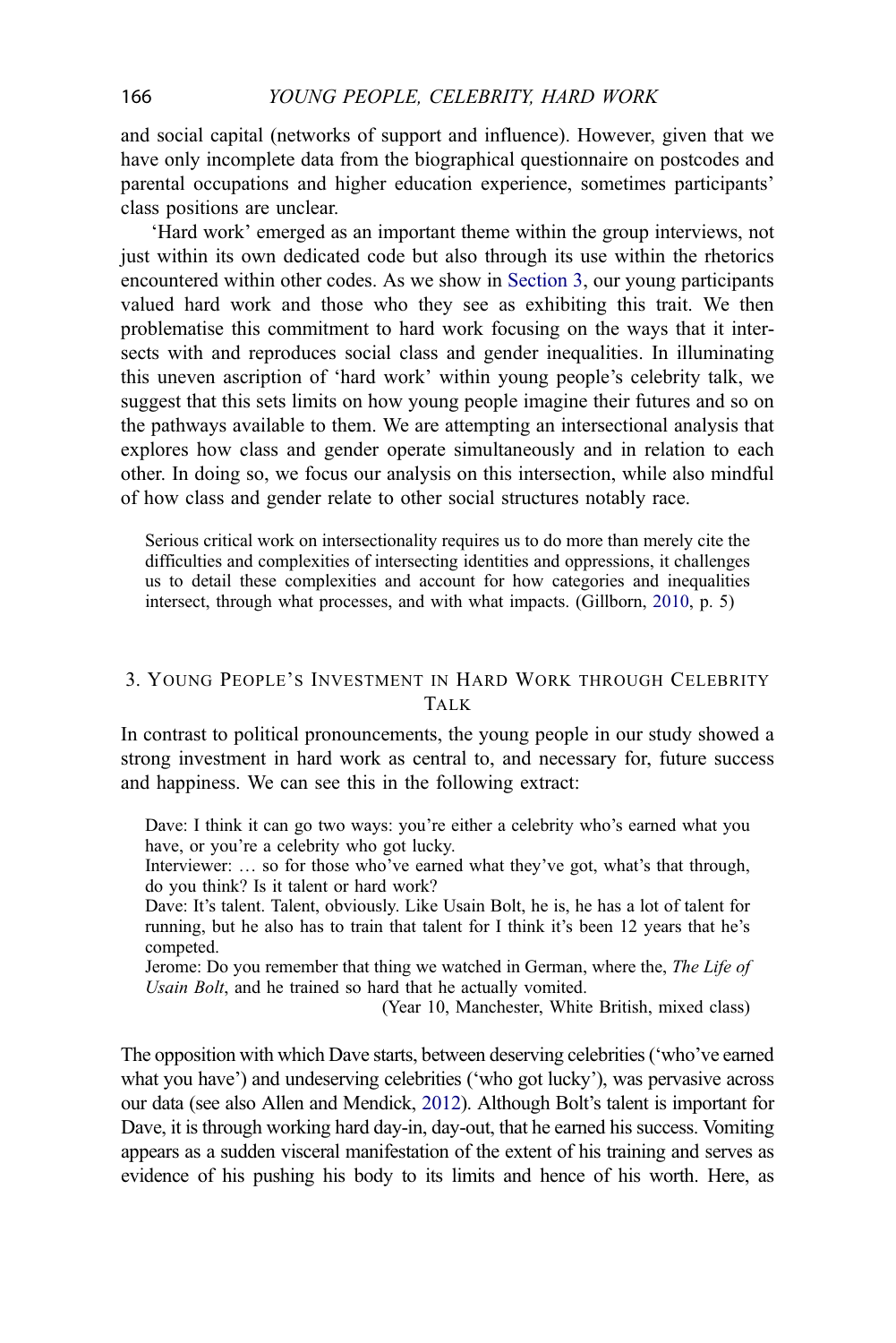elsewhere in our data, hard work has a temporal dimension: it needs to be regular and maintained over long periods of time.

Across our data, hard work is repeatedly spoken of within a broader rhetoric of individual strength, resilience and agency. Thus, it figures as a way of overcoming obstacles, as when Anjali (Year 12, Manchester, Somali, working class) explained that she likes US President Barack Obama because 'he show us like that we can get everything we want if we try hard'. Similarly, Roman spoke about how the life of African American singer Etta James showed him that 'you always have to stay strong':

Roman: If you've watched the new Cadillac Records [film], Beyoncé starred as Etta James and she just showed her life and how it was for her as a young woman trying to get into the music business … and how men would just like think 'oh yeah women, all these women can't do what we can do and all'. And it's just like, that really like showed me that no matter what comes in your way, you can always get past that, and you always have to stay strong.

(Year 10, Manchester, British Pakistani, working class)

In these and other extracts, individualised practices of 'working hard' and 'staying strong' figure as ways to overcome structural disadvantages. As Roman puts it, 'no matter what comes in your way, you can always get past that'. The talk of Obama and James reference and draw on struggles for race and gender equality, but in ways that depoliticise them, eliding wider inequalities by emphasising the heroic individual who succeeds against the odds. Thus, while we want to acknowledge young people's commitment to hard work, we also want to look at it critically.

In young people's talk about hard work, we can see them negotiating their investments in neoliberal discourses of meritocracy where success can be achieved regardless of one's background. Popular culture has a pedagogic and disciplinary role in propagating these dominant discourses, both drawing from and exceeding policy:

Neoliberalism has been engaged in constructing new entrepreneurial identities and re-engineering the bourgeois subject. … we detect similar tendencies: in consumer and celebrity cultures, the drive for instant gratification, the fantasies of success, the fetishisation of technology, the triumph of 'life-style' over substance, endless refashioning of the 'self', the commercialisation of 'identity' and utopias of selfsufficiency. These 'soft' forms of power are as effective in changing social attitudes as are 'hard' forms of power. (Hall et al., [2013,](#page-16-0) p. 19)

As Hall *et al.*'s use of scare quotes suggests, distinctions between soft and hard forms of power are problematic, but they do indicate how consumer and celebrity cultures are often dismissed (in academia, as elsewhere) in contrast to the 'hard' powers of the legal system and the economy. One of our aims in this article is to show the significance of celebrity talk as space in which dominant neoliberal discourses are re/produced, as collectivist stories are replaced by individualist ones. In these, struggle features as something to be overcome, located in the past,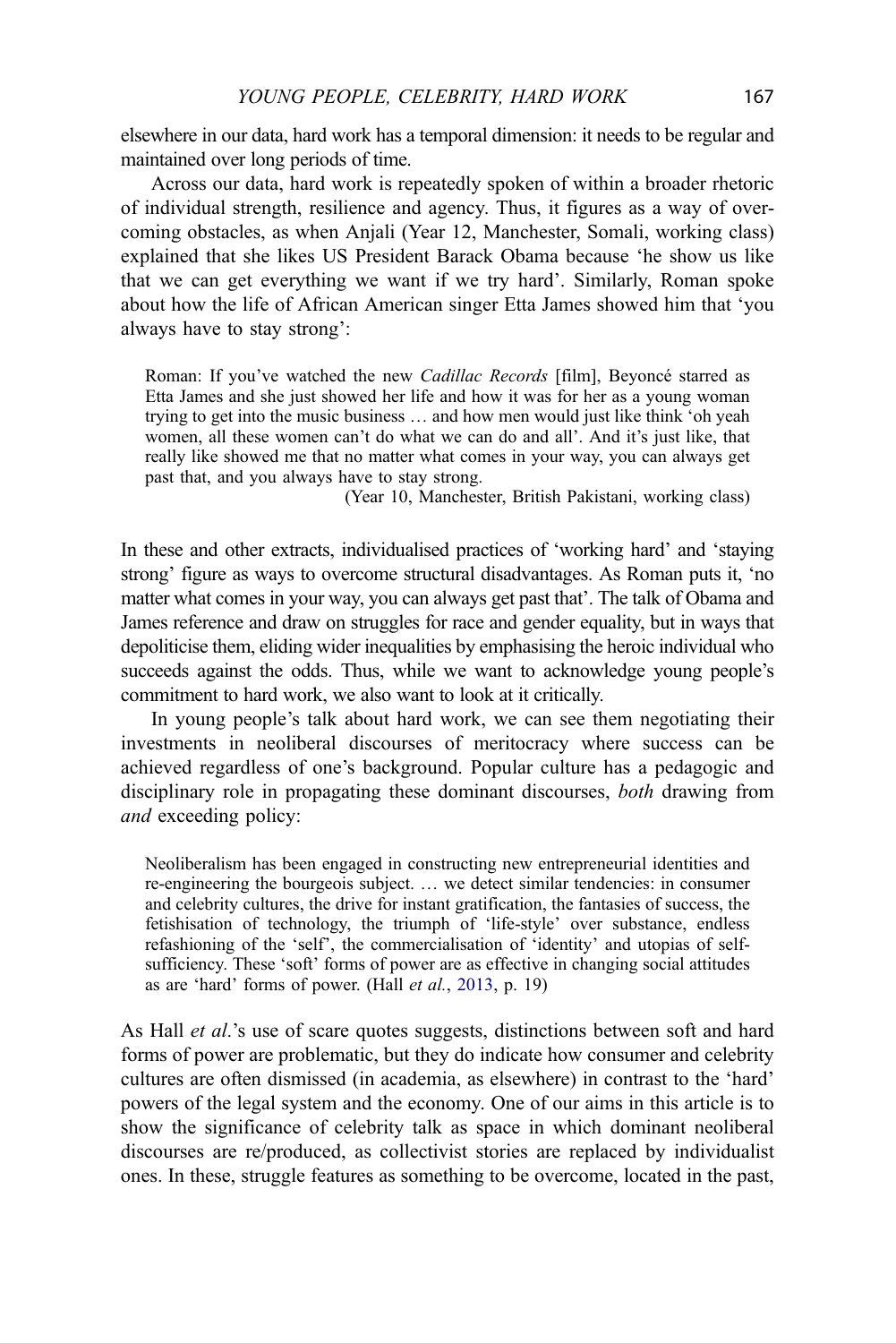rather than something to be lived with and through in the present. These discourses construct inequality as part of the old world, with only 'melancholic migrants' or 'feminist killjoys' remaining 'hung up' on discrimination, fixated on finding racism and sexism where they 'no longer exist' (Ahmed, [2004\)](#page-16-0).

It seems that young people must look to themselves as the source of their own failure or success, whether they are in education or employment. Success is increasingly characterised as only achievable through the deployment of one's personal, private resources of passion and drive. (Biressi and Nunn, [2013](#page-16-0))

Celebrity encourages and celebrates the notion of self-regulating, autonomous, individualised subjects, who are free of constraints. Poverty, unemployment and other forms of 'failure' are understood as the result of individual pathologies (laziness, irresponsibility and so on) and poor 'choices' rather than inequality and discrimination (Gillborn, [2010](#page-16-0); Tyler, [2013\)](#page-17-0).

The distinction with which we started this section – between deserving and undeserving celebrities – is central to these processes of individualisation. A discussion of UK musician Ed Sheeran's journey to fame in the one all-female group (Year 12, South-West, White, mixed class) concluded that 'he worked his way by just playing all the time in gigs and on the streets, and then, he got signed'. Another participant added, 'I think he actually deserves to be famous, because he worked really hard for it. Whereas someone like [teenage Canadian musician] Justin Bieber has never really had to work for it'. Such comparisons and juxtapositions of the 'deserving' and the 'undeserving' occur often in the data. The sense of injustice directed at celebrities, like Bieber, gaining fame and wealth when they 'never really had to work for it', and the sense of justice associated with Sheeran's fame, reflect wider meritocratic discourses.

We have shown both the prominence and value given to hard work in young people's talk, and how this downplays the structural inequalities that shape education and career trajectories. However, as we show in Section 4, these very structures, notably of class and gender, shape what gets counted as hard work, and so who gets seen as hard-working and who can be dismissed as following easy, and so valueless, routes to fame.

#### 4. SOCIAL CLASS, GENDER AND THE UNEVEN ASCRIPTION OF HARD WORK

In this section of the article, we attend to the uneven practices of evaluation within young people's celebrity talk. We argue that female and/or working-class celebrities are more often denied access to this position and suggest this has implications for how young people's aspirations are formed and valued. The working-class young women in Archer et al.'s [\(2010](#page-16-0), p. 70) study of 'at risk' London school students largely produced 'glamorous' working-class heterofemininities, combining 'elements of Black, urban US styles (notably "bling" fashion) with "unisex" (although often coded as "male") items of sportswear (such as Nike trainers or tracksuits) and hyper-feminine "sexy" clothes, make-up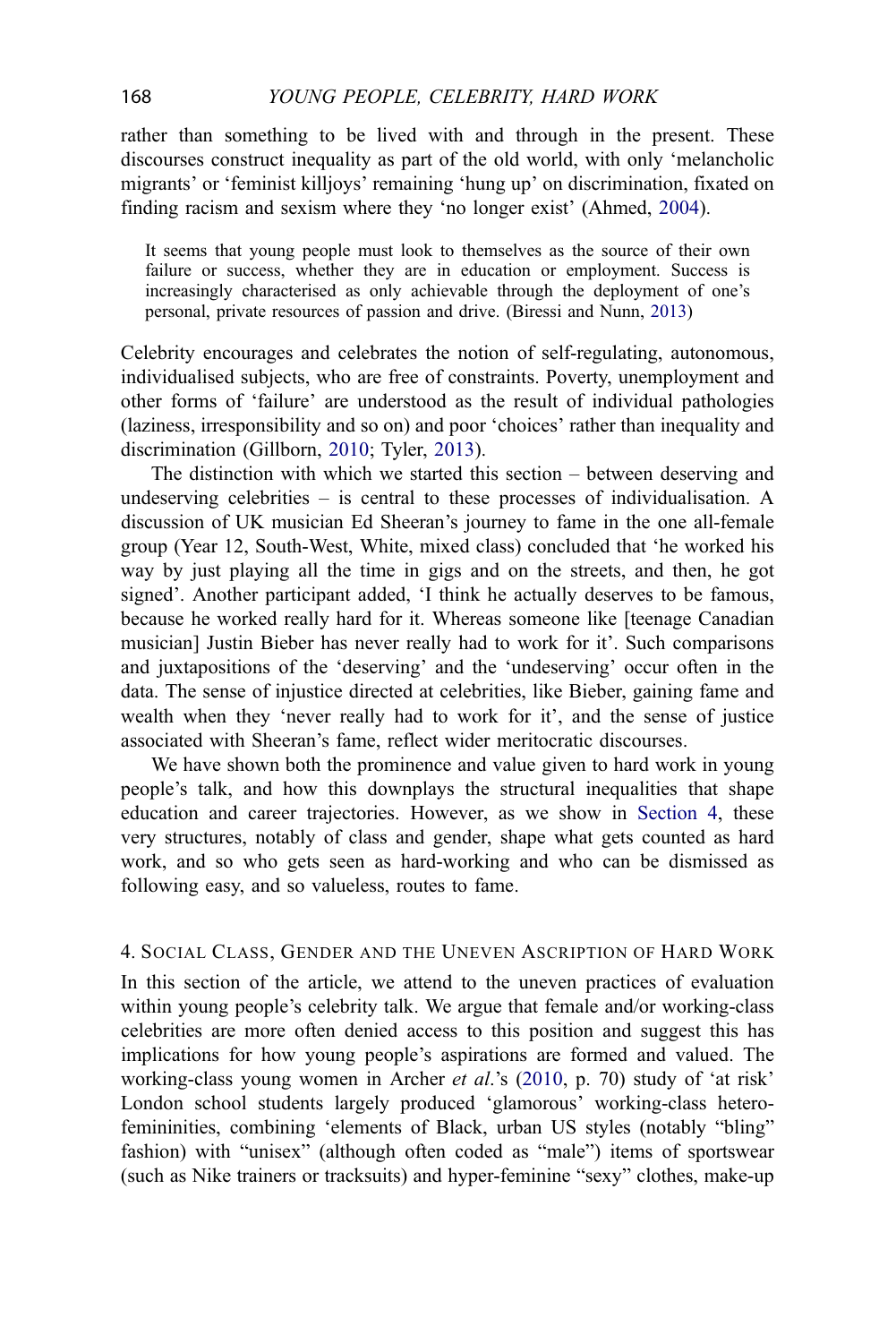and hairstyles'. These served as a form of capital within their friendship groups but were constructed by teachers 'as both overtly and *overly* sexual and ... positioned as antithetical to educational engagement and success' (p. 71, original emphasis). We found similar judgements operating in relation to celebrity.

Female celebrities adopting 'glamorous' working-class hetero-femininities were usually named as worthless and 'famous for nothing'. Their location within celebrity hierarchies is captured by Dave: 'Reality TV stars and models like Kim Kardashian, they're at the bottom of the celebrity pit … they've done nothing'. Later he explained:

Dave: The Kardashians are only famous for really stupid reasons as opposed to athletes who are famous because they worked really hard for four years; and they come from another Olympics, they compete and work really hard against other athletes … and then they get some kind of recognition.

(Year 10, Manchester, White British, working class)

By implication, Dave constructs the reasons for the Kardashians' fame as 'stupid' because they do not involve hard work. As in the next extracts, the Kardashian family, particularly its most visible member, Kim, was frequently referenced as the epitome of undeserved fame.

Edward: Isn't she only famous coz of the whole thing? Interviewer: Sex tape, yeah. Edward: Yeah. [laughs] Sasha: I can't stand her. (Year 12, London, Black African, Pakistani, Sinhalese/Sri Lankan, mixed class)

Naomi: I just think that there's people who work really hard to become someone ... say like a really famous actress she's not just become famous she's had to work to be … It's not just about the famous part, but she's had to work to be known that she's good at something …. Whereas they are just famous for being who they are really: being a Kardashian.

(Year 10, Manchester, White British, middle class)

Similarly, we see in the following how UK Reality TV star Kerry Katona was derided for her illegitimate fame alongside Kardashian:

Julia: Kim Kardashian, but like the whole Kardashian family, because they just sort of are out to go on TV and shout at each other a lot and it just winds me up. Dumbledore: People who are famous for being famous, who haven't actually got any talent whatsoever.

Julia: She's famous because she walks around half naked, that sort of thing.

Jinny: What's her face, Kerry Katona. What did she do to get famous?

(Year 10, South West, White British, mixed class)

While most of the women judged in this way came from working-class backgrounds, Kim Kardashian's intersectional position is more complex. She is wealthy so has high economic capital but her cultural capital is devalued within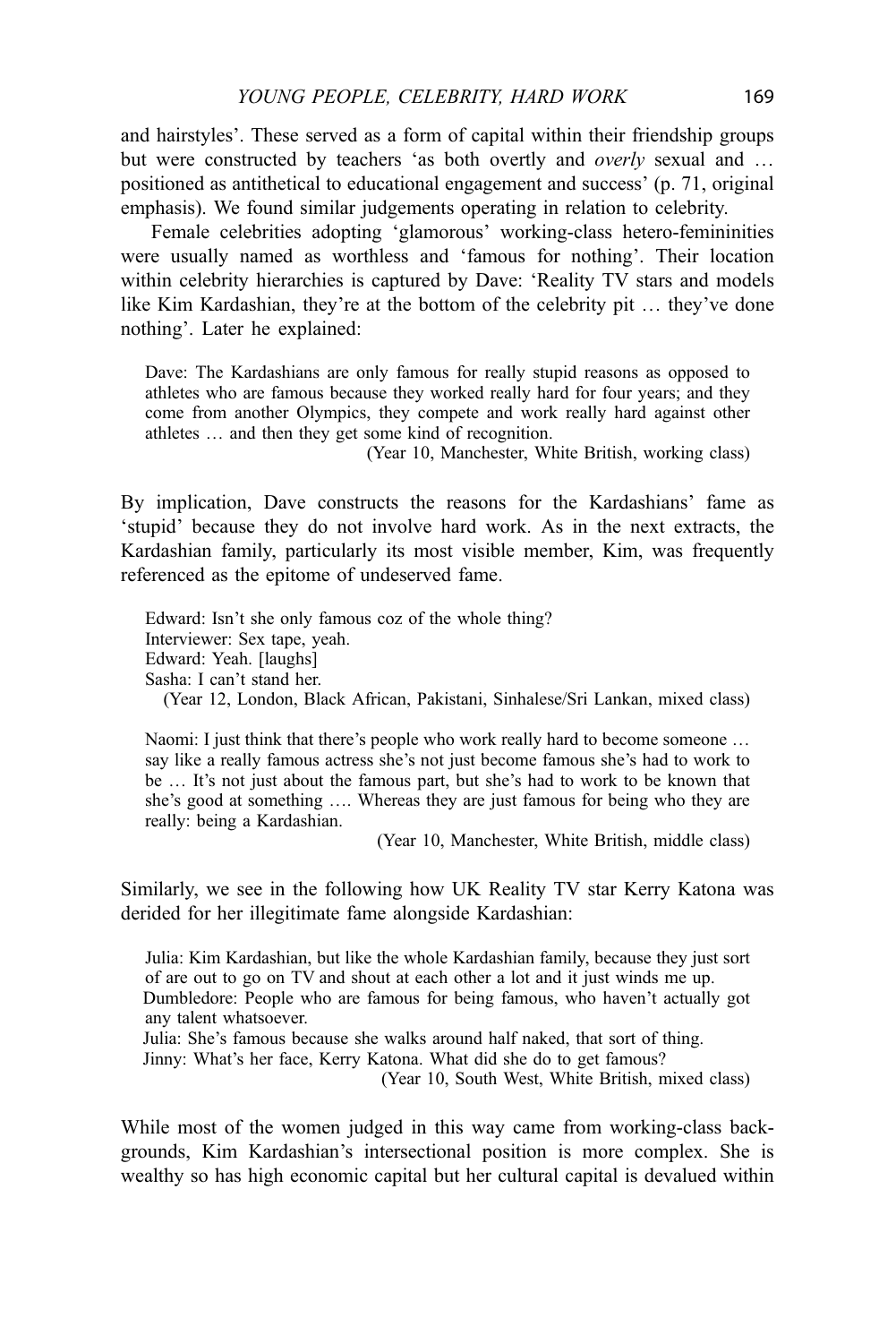dominant discourses of work and success. She embodies the 'excessive' femininity discussed earlier and is racialised through her Armenian background and her high profile relationships with Black men (Huffpost Celebrity, [2013](#page-17-0)). The association of her work with her body, through the sex tape, formal and informal photo shoots in revealing clothing, and via performing herself on a range of Reality Television shows, renders this as 'non-work'. Kardashian was also talked about in terms of nepotism and unfairness in a way that members of the royal family and 'respectable' celebrity-child Jaden Smith were not, again reproducing class inequality via notions of not working hard enough.

Kardashian along with working-class women such as Katona, UK Reality Television star, and model Katie Price and US musician and talent show judge Nicki Minaj attracted particular disgust, linked to their perceived inauthenticity. Price's negative evaluation was commonly linked to talk about her over-the-top dress, inadequate mothering and multiple relationships with men (see later) and Minaj's to her artificial and excessive look and body. Authenticity, or being yourself, is central to contemporary selfhood and so the label fake, which attached to both women via cosmetic surgery, suggests a failed self (Allen and Mendick, [2013](#page-16-0)). The only male celebrity who was regularly viewed as undeserving was Justin Bieber (as given earlier); he was often feminised, with young people identifying his 'girlie' sound, 'soft voice', 'scrawny body' and 'little muscles'.

Thus, young people's constructions of hard work mean that the labour involved in producing one's physical appearance (Skeggs, [2004\)](#page-17-0) and nurturing family relationships (Reay, [1998\)](#page-17-0) is disappeared, devaluing these activities. However, our aim is not to argue the respective merits of these celebrities, or to compare activities as diverse as running a country, making a sex tape, parenting a child, competing in the Olympics and starring in Reality Television, in relation to the work involved. Rather, we want to call attention to the significance of class and gender – and specifically the classed and gendered body – to these evaluations of hard work and deserved success. Our data suggest that these women are positioned as impossible or failed subjects. We also see how celebrity reproduces broader configurations of 'respectable femininity', which regulate young women's conduct, in which Black and White working-class women are constructed as sexually immoral, excessive and deviant: the 'constitutive Other' to the ideal neoliberal subject (Skeggs, [2004](#page-17-0); Weekes, [2002\)](#page-17-0).

Returning to Archer and Francis' trichotomy of discourses of students mentioned in [Table 1](#page-2-0), these celebrities align with the 'demonised' category. Those hard workers examined in [Section 3](#page-6-0) map to the middle group of diligent workers, which contains many women and people from working-class and minority-ethnic backgrounds, the 'good' girls and 'deserving' black and/or working-class boys of celebrity, that, in addition to those mentioned earlier, includes Beyoncé, Emma Watson, Tom Daley and Will Smith. While their position is established via continual comparisons (such as that between Ed Sheeran and Justin Bieber, cited earlier) and so perhaps carries an ever-present possibility of failure, this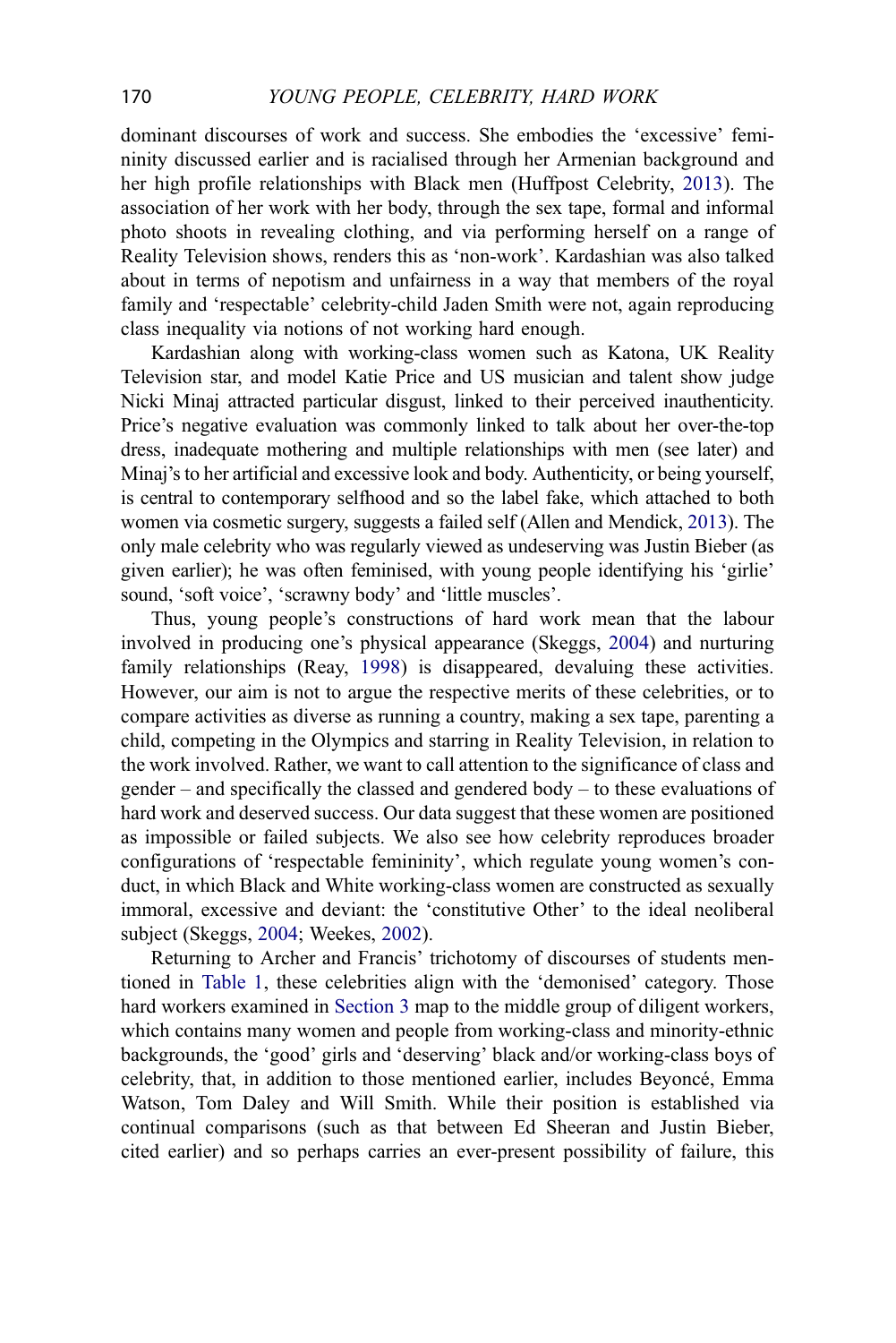represents a significant shift for they are not pathologised; indeed, participants frequently cited them as 'ideal' celebrities.

However, Archer and Francis' 'ideal' group have not completely disappeared. One name came up more often than any other when we asked young people to discuss their 'ideal' celebrity: US billionaire, technology entrepreneur and philanthropist, Bill Gates. Across the data, White middle-class men, including many technology and social media innovators like Gates, were prominent within the talk about celebrities who had achieved success for the 'right' reasons and through the 'right' routes. They were associated with success achieved on the basis of intelligence, skill and passion (Allen, [2013](#page-16-0)). Their fame and wealth were seen as a deserved by-product of their skill and talent rather than an aim in and of itself. These comments are typical of those about Gates: 'he's more famous for what he's like built, rather than for doing anything else so, yeah … I would say he is talented' (Year 12, Manchester, White British, middle class) and 'he created one of the most used things in the world, and the amount of money he's given away to charity is just ridiculous' (Year 12, London, White British, unclear class). Women are completely absent from this elite group, and talk of 'talent' and 'creativity' signal discourses of natural intelligence, which continue to exclude women and those from working-class backgrounds (Mendick, [2006](#page-17-0)). Female participants were also markedly absent from the talk about these celebrities. Hard work takes a background role in this talk, but even here their achievement is not valorised for its effortlessness.

Thus far, we have focused on mapping the dominant discourses of hard work, showing how, even as they make available successful subjectivities to those previously excluded from them, they simultaneously re/produce dominant distinctions around class and gender. However, discourses are never deterministic, as Foucault ([1976,](#page-16-0) p. 95) said: 'Where there is power, there is resistance, and yet, or rather consequently, this resistance is never in a position of exteriority in relation to power'. Indeed, we did find moments of ambiguity and contestation over what and who could be the subjects of hard work, but these were, as Foucault's words suggest, always constructed within, and in relation to, the dominant discourses of hard work. In Section 5, we explore in detail one such moment in order to ask 'how can we work the power relations [around hard work] by which we are worked and in what direction?' (Butler, [1997,](#page-16-0) p. 100).

#### 5. STRUGGLES OVER 'HARD WORK' AND 'HARD WORKERS'

In this section, we analyse one instance of contestation in order to explore the limits of hard work discourses, and the routes through which the 'demonised' can gain value. We also point to a relationship between these challenges to dominant discourses and the classed and gendered positions of those participants speaking them. Here, we draw on Skeggs and Wood's ([2012,](#page-17-0) p. 59) study of women's class-differentiated readings of Reality Television, which showed that popular cultural texts generate 'differently resourced reactions, characterised by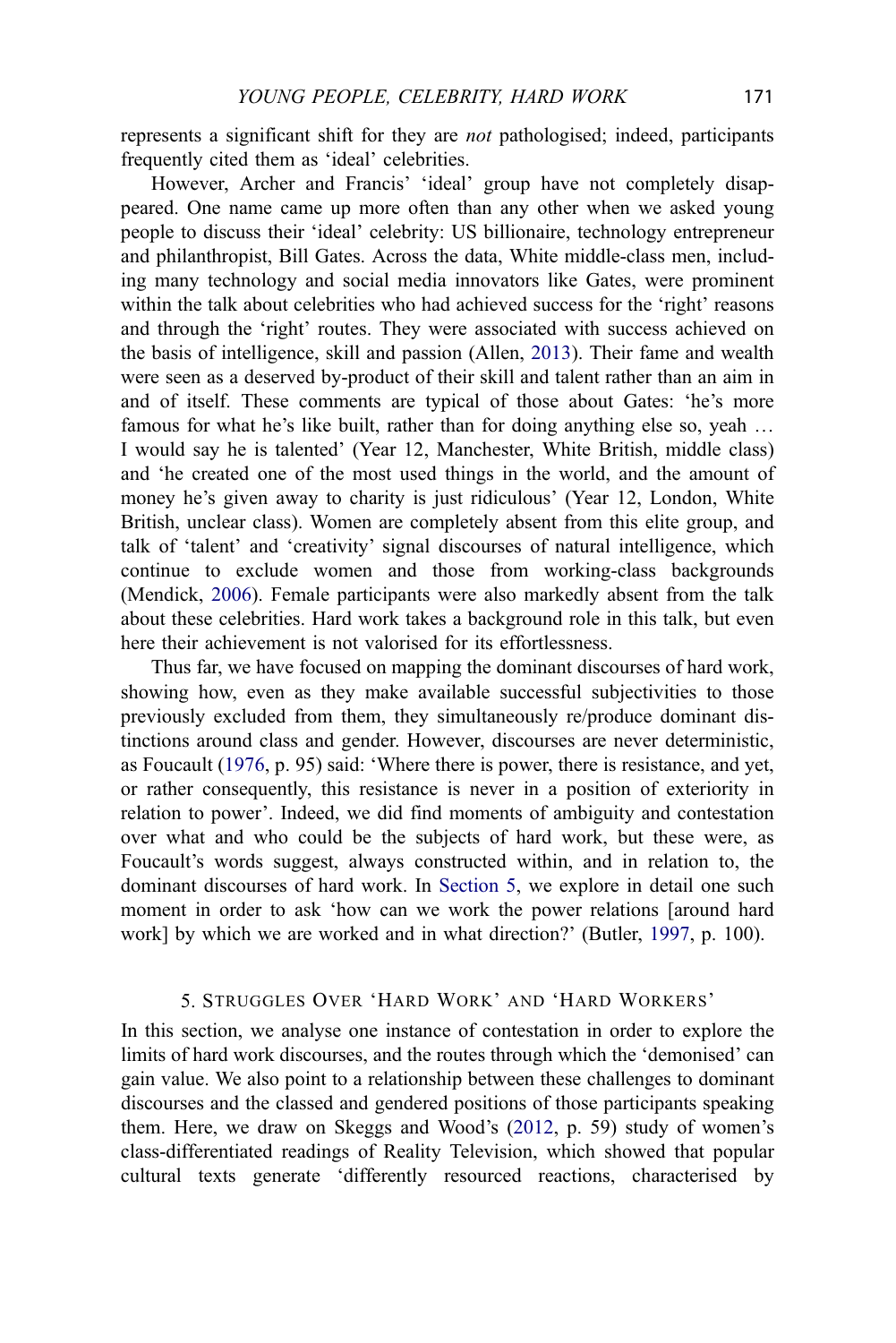contestation, ambivalence, resistance … judgments depend on forms of connection between text and viewer, and how these thread back to their own narratives, social positions, investments and the capitals they bring' (see also Allen *et al.*, [2014\)](#page-16-0).

Some participants valued celebrities like Kardashian, Katona and Price for being good businesspeople and making it against the odds, recognising their labour as good mothers and sisters. In these instances, participants refused the dominant judgements of hard work, mobilising alternative readings that recognise and value forms of labour usually disregarded or degraded. The discussion we look at is typical of these in the positions constructed. We have chosen it for its atypical length since this allows us to unpick overlapping strands within the same extract. The extract comes from a discussion about Katie Price that took place between Year 12 students in London. Here, White working-class young women, Maive and Luigi, dispute White middle-class Ally's rendering of Katie Price as 'not talented in any way' and 'one of the worst people I've ever seen':

- Ally: She's one of the worst people I've ever seen in my life.
- Luigi: But doesn't she help people that have got disabilities, like [her son] Harvey? … she was helping get a school back for people like, coz he had a school, or something, and it got closed down.
- Ally: To be honest I don't think she even looks after him properly, let alone other people, so. …
- Luigi: She's got a busy life as well.
- Ally: Yeah, but if she, er, she goes on holiday leaving her kids at home with a babysitter. I don't think that's really fair when they're growing up.
- Mavie: She needs a break. … She's a single mum with three children.
- Luigi: She only goes on holiday to do like, to promote her stuff.
- Ally: Not really. Well, that's her fault, isn't it? Well that's her fault. … It's not like they're going to do it to go out there and earn money, are they? She's going out there just to go and get drunk with her friends.
- Luigi: No, she might be promoting. Like I know she went abroad recently to do a modelling trip and stuff.
- Mavie: But all her money does go to the kids.
- Luigi: But to get money.
- Ally: Yeah. And how did she used to do modelling? What did she used to do? Oh, just lift up her top, simple.
- Mavie: Yeah, but I'm not being funny, you always bring in the newspaper [containing topless photos] and flash that around anyway.
	- Ally: I don't mind, no no, not really. I mean that's one of the worst ways you can earn money. It's a rather sad way of earning money as well.
- Mavie: I don't think you can judge people.
- Ally: She's not talented in any way, is she?
- Mavie: She's got a good business.
	- Ally: Huh?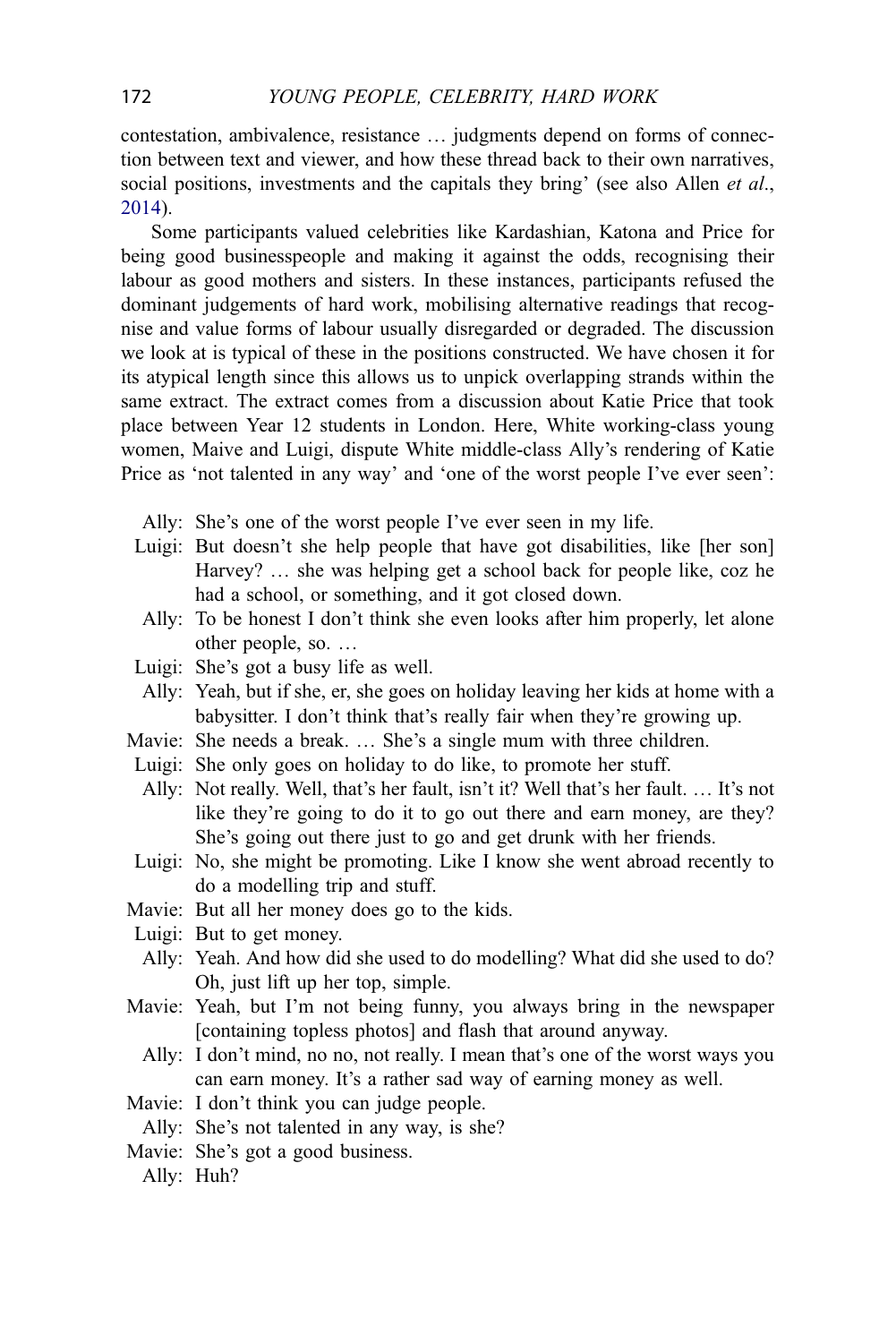- Mavie: She's got a good business.
- Luigi: Yeah, she's made a lot for herself, even though she…
- Ally: Yeah, she's got a good business, but is it her that created it? And is it her that done all the stuff? No.
- Mavie: Yeah, for her kids.
	- Ally She's not a business woman, I'm telling you know, Katie Price is not a business woman.
- Mavie: She owns Mamas and Papas. …
- Ally: Yeah, she can own it, but, I think, oh, she's not a business woman, she's pathetic, honestly.
- David: Did she make, or did she buy it?

Mavie: No, she made it all.

(Year 12, London, White British, mixed class)

In evaluating whether Katie Price could be seen as 'hard working' or a 'good mother', participants both create categories and actively dispute their boundaries (Billig, [1992](#page-16-0)). The persistence of Luigi and Mavie in the face of Ally suggests the collective possibility for claiming value in 'glamorous' working-class femininities. But above all, we would argue that it is their positions as working-class and female that supports their defence of Price, connecting to Skeggs and Wood's [\(2012](#page-17-0), p. 231) findings that some working-class women valued Price as part of defending 'their choice of full-time mothering against aspirational futures for the intrusive relational affective value it offered'.

After Ally denigrates Price, Luigi's opening attempt to defend her focuses on presenting her as a hard-working 'busy' mother, campaigning on behalf of children with disabilities like her son Harvey. Ally's response does not devalue mothering but seeks to reposition Price as an irresponsible mother to her 'growing' children who 'goes on holiday leaving her kids at home with a babysitter'. In the face of Ally's sustained resistance to their attempts to classify Price as a deserving celebrity through campaigning and motherhood, Mavie and Luigi turn to emphasising her *determination to work* for her children ('all her money does go to the kids') and her entrepreneurial skills. This is the beginning of a shift in which Mavie and Luigi work to position Price as a businessperson, who's 'made a lot of herself', citing her ownership of Mamas and Papas as evidence. Mamas and Papas, a UK-based business catering for new parents and parents-to-be, has no connection with Price ([http://www.](http://www.mamasandpapas.com/about_us/) [mamasandpapas.com/about\\_us/](http://www.mamasandpapas.com/about_us/)). Although factually incorrect, this claim functions in the group to give credibility to Price occupying a successful subjectivity. Mavie's response to David's question 'Did she make, or did she buy it?' with 'she made it all', finally ends the discussion. While it is likely Ally's feelings towards Price remain unchanged, he is effectively silenced in the group, as David, who normally sides with him, appears convinced.

However, we can see limits to what is possible within this dialogue. Mavie and Luigi were not able to position Price as successful through revaluing her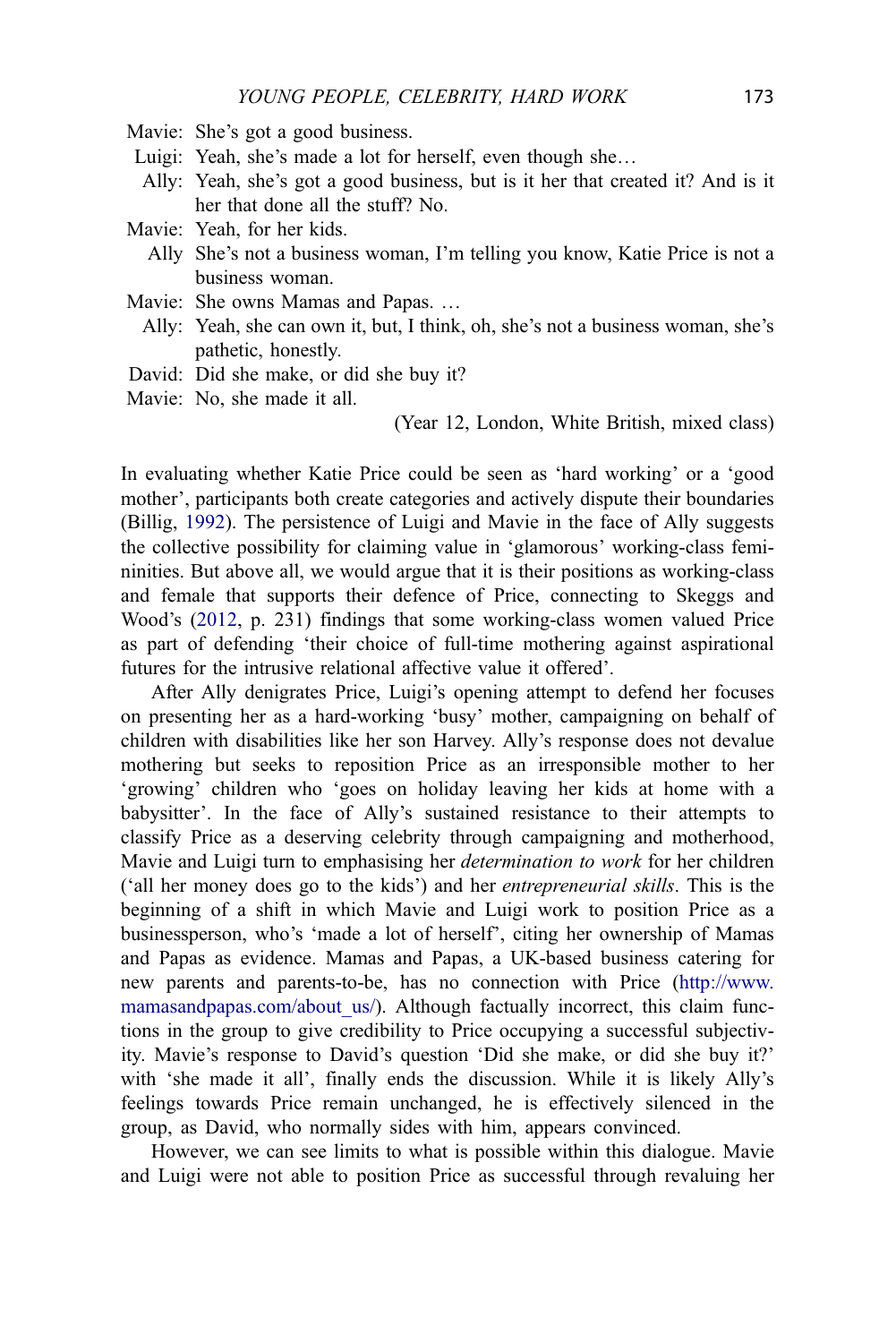modelling or Reality Television work, but only by making a claim to her being a creative businessperson. This claim is tentative, being based in an inaccurate but credible assertion that she has built a business based on her mothering. Policy rhetoric often positions motherhood not as a space of hard work but as a failure of aspiration, where young working-class mothers are located as Other to the ideal subject of post-feminist neoliberalism (Allen and Osgood, [2009\)](#page-16-0). But converting the unpaid labour of motherhood – in this case working-class Price's mother-work – into the paid labour of business does get to count.

While the strategies the young women use suggest that while they value motherhood and position Price as a 'striver' for her children, they are required to frame this in relation to entrepreneurship and paid employment if they want to win the argument. Thus, key distinctions around class, gender and hard work remain in place even as they are challenged. Again, our point is not to debate the merits of modelling as an aspiration for young women, but to call attention to the ways that hard work and deserved success get read off some bodies and forms of labour and not others. Such readings of celebrity are significant to the ways in which young people produce and evaluate their own and others' aspirations and educational and career choices.

#### 6. CONCLUSIONS

In this article, we have argued that, in contrast to previous research into young people's talk about learning, our data reveal young people's strong investment in the ethics and ideals of working hard as crucial to achieving and enjoying success. While we do not have observational data that offer insights into whether young people enacted hard work at school and beyond, these data show a significant shift from previous qualitative interview studies in England, particularly given that they come from group interviews. We mentioned earlier that this shift parallels one in policy, we can see other parallels, perhaps constituting a 'hard work zeitgeist'. Although the near-elimination of coursework from public examinations could be seen as a move away from rewarding hard work, schools are increasingly 'preoccupied with policies of achievement, particularly public examination results' (Perryman et al., [2011](#page-17-0), p. 179). This, alongside the introduction of high-stakes testing at ever-younger ages, may explain why the postcompulsory focus on hard work noted in some earlier studies has moved down the years. Alongside this relentless focus on credentialism, there have been wider cultural shifts. Gladwell's [\(2008](#page-16-0)) book Outliers made available a narrative of hard work as the ultimate source of success, as he used diverse examples, from the Beatles to Bill Gates, to show that it is 10,000 hours of labour rather than 'natural ability' that lies behind success. Similarly, our analysis of celebrity biographies shows how these rely on backstories that include hard work. For example, the opening page of a biography of 'self-confessed workaholic' (Vaughn, [2012](#page-17-0), p. 56) Beyoncé tells us: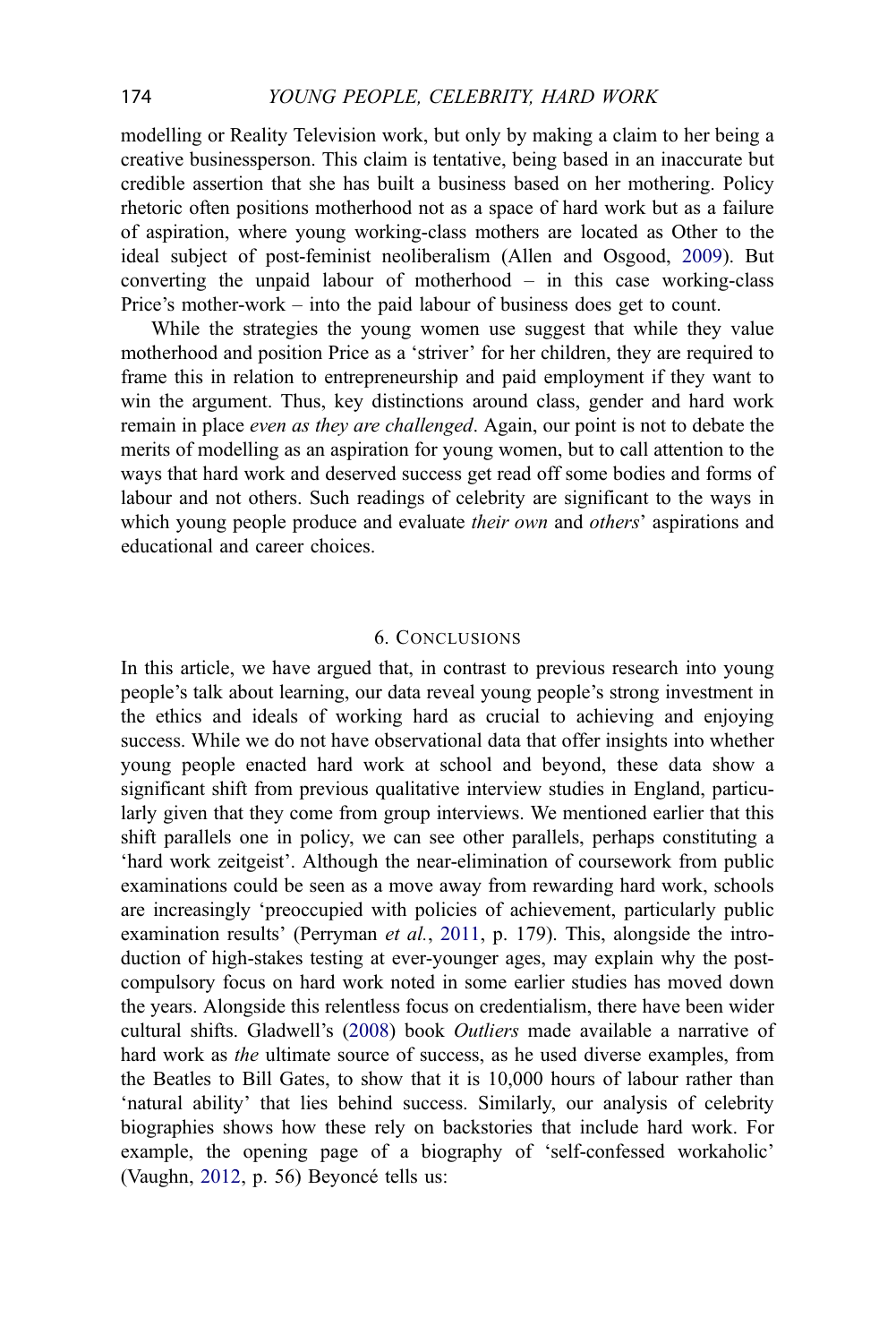Beyoncé, possessed two very rare talents. The first was an innate ability to sing and dance, but the other was probably more important. Beyoncé knew that talent alone was never enough. Practice, dedication, and sacrifice were every bit as important as raw talent. That she sits on top of the world today validates her sacrifices, even if she's sometimes wistful for the lost years of childhood.

(Vaughn, [2012,](#page-17-0) p. 7, emphasis added)

We have problematised this investment in hard work, showing how it operates within broader neoliberal practices, which celebrate entrepreneurialism and individualism, whilst obscuring inequalities that limit who can go where in education and the labour market. In doing so, these celebrity narratives of individual achievement via hard work facilitate a shift from structural frameworks for understanding 'success' and 'failure' towards intimate, personal ones. Thus, while this opens up successful subjectivities to more people, exclusions remain. Notably, women and the working-classes continue to be excluded from the realm of intellect and reason, which is coded as masculine, middle-class and White, and White and Black working-class women remain constrained in how and to what extent they can inhabit success.

In looking critically at hard work, we do not mean to suggest that it has no value or that we should not welcome its new positive position among young people. Indeed, we are all invested through own identity work in being 'hardworking' academics, implicitly and explicitly using this to defend ourselves and assert our value. However, 'all social practices are implicated in processes of inclusion and exclusion, so when these practices take on the status of common sense, and even present as emancipatory, it is important to interrupt them' (Hossain et al., [2013\)](#page-16-0). By beginning the task of unpicking hard work, we hope both to highlight who is excluded and included within its boundaries and to open up possibilities for subverting its powerful and seductive narratives of meritocracy.

# 7. ACKNOWLEDGEMENTS

We are grateful to the participants who shared their views with us and their teachers who facilitated the research. The work was carried out in collaboration between Brunel University (lead institution) and Manchester Metropolitan University. We presented some ideas in this article at the BERA 2013 Conference and the CelebYouth Workshop and benefited greatly from the feedback we got there. The project has a supportive advisory group, one member of which, Rosalyn George, gave perceptive comments on an earlier draft.

# 8. FUNDING

This work was supported by the ESRC under Grant ES/J022942/1. We are grateful to them for funding this study.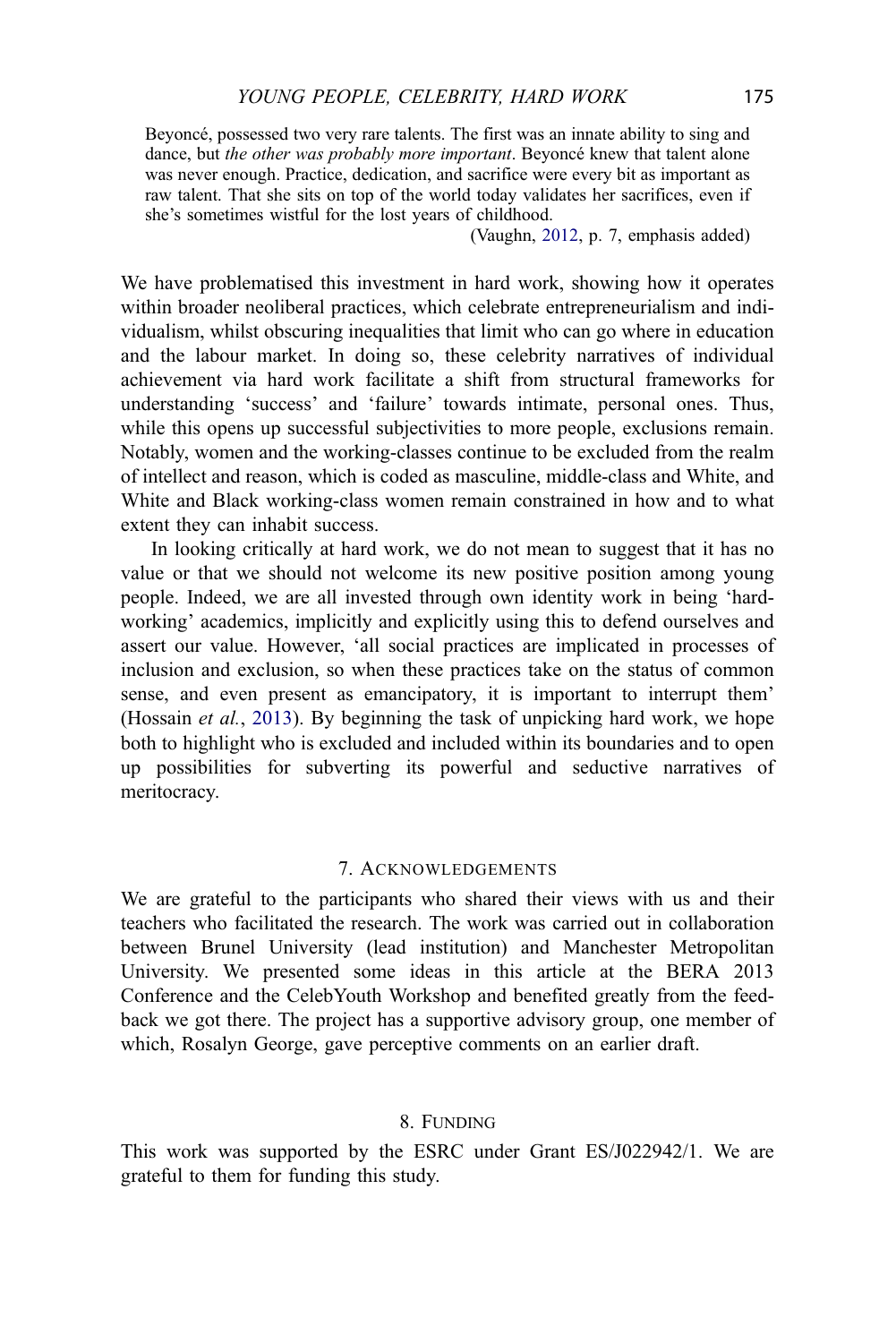#### 9. REFERENCES

- <span id="page-16-0"></span>Ahmed, S. (2004) The Cultural Politics of Emotion (Edinburgh, Edinburgh University Press).
- Allen, K. (2013) Geeks and Digital E-Topias: New Media Careers and the Gendering of 'Tech Celebs'. Available at: [http://www.celebyouth.org/geeks-and-digital-e-topias](http://www.celebyouth.org/geeks-and-digital-e-topias-new-media-careers-and-the-gendering-of-tech-celebs/)[new-media-careers-and-the-gendering-of-tech-celebs/](http://www.celebyouth.org/geeks-and-digital-e-topias-new-media-careers-and-the-gendering-of-tech-celebs/) (accessed 25 July 2014).
- Allen, K. and Mendick, H. (2012) Young people's uses of celebrity: class, gender and 'improper' celebrity, Discourse: Studies in the Cultural Politics of Education, 34 (1), 77–93.
- Allen, K. and Mendick, H. (2013) Making it and faking it? social class, young people and authenticity, Sociology, 47 (3), 460–476.
- Allen, K. and Osgood, J. (2009) Motherhood as non-ambition?: young women negotiating maternal subjectivities, Studies in the Maternal, 1 (2), online.
- Allen, K., Tyler, I. and de Benedictus, S. (2014) Thinking with 'White Dee': the gender politics of 'austerity porn', Sociological Research Online, 19 (3), 2.
- Archer, L. and Francis, B. (2007) Understanding Minority Ethnic Achievement: Race, Gender, Class and 'Success' (Abingdon, Routledge).
- Archer, L., Hollingworth, S. and Mendick, H. (2010) Urban Youth and Schooling (Maidenhead, Open University Press).
- Bauman, Z. (1998) Work, Consumerism and the New Poor (Buckingham, Open University Press).
- Billig, M. (1992) Talking of the Royal Family (London, Routledge).
- Biressi, A. and Nunn, H. (2013) Young Entrepreneurs: Making Money for the Nation's Benefit. Available at: [http://www.celebyouth.org/young-entrepreneurs-money-making](http://www.celebyouth.org/young-entrepreneurs-money-making-for-the-nations-benefit/)[for-the-nations-benefit/](http://www.celebyouth.org/young-entrepreneurs-money-making-for-the-nations-benefit/) (accessed 25 July 2014).
- Bourdieu, P. (1984) Distinction (London, Routledge).
- Butler, J. (1997) The Psychic Life of Power (Stanford, Stanford University Press).
- Department for Work and Pensions (DWP). (2013) DWP's Welfare Reform Agenda Explained. Available at: [https://www.gov.uk/government/uploads/system/uploads/](https://www.gov.uk/government/uploads/system/uploads/attachment_data/file/253038/dwp-reform-agenda-explained.pdf) [attachment\\_data/file/253038/dwp-reform-agenda-explained.pdf](https://www.gov.uk/government/uploads/system/uploads/attachment_data/file/253038/dwp-reform-agenda-explained.pdf) (accessed 15) November 2013).
- Duits, L. (2010) The importance of popular media in everyday girl culture, European Journal of Communication, 25 (3), 243–257. doi:[10.1177/0267323110373461](http://dx.doi.org/10.1177/0267323110373461)
- Foucault, M. (1972) The Archaeology of Knowledge (London, Routledge).
- Foucault, M. (1976) The History of Sexuality (Volume One): The Will to Knowledge (London, Penguin).
- Francis, B., Skelton, C. and Read, B. (2010) The simultaneous production of educational achievement and popularity: how do some pupils accomplish it? British Educational Research Journal, 36 (2), 317–340. doi:[10.1080/01411920902919265](http://dx.doi.org/10.1080/01411920902919265)
- Furlong, A. and Cartmel, F. (1997) Young People and Social Change: Individualization and Risk in Late Modernity (Buckingham, Open University Press).
- Gillborn, D. (2010) The white working class, racism and respectability: victims, degenerates and interest-convergence, British Journal of Educational Studies, 58 (1), 3–25. doi:[10.1080/00071000903516361](http://dx.doi.org/10.1080/00071000903516361)
- Gladwell, M. (2008) Outliers: The Story of Success (London, Penguin).
- Hall, S., Massey, D. and Rustin, M. (2013) After Neoliberalism? The Kilburn Manifesto. Available at: [http://www.lwbooks.co.uk/journals/soundings/pdfs/manifestoframing](http://www.lwbooks.co.uk/journals/soundings/pdfs/manifestoframingstatement.pdf) [statement.pdf](http://www.lwbooks.co.uk/journals/soundings/pdfs/manifestoframingstatement.pdf) (accessed 25 July 2014).
- Hossain, S., Mendick, H. and Adler, J. (2013) Troubling 'understanding mathematics indepth': its role in the identity work of student-teachers in England, Educational Studies in Mathematics, 84, 35–48. Online first. doi:[10.1007/s10649-013-9474-6](http://dx.doi.org/10.1007/s10649-013-9474-6)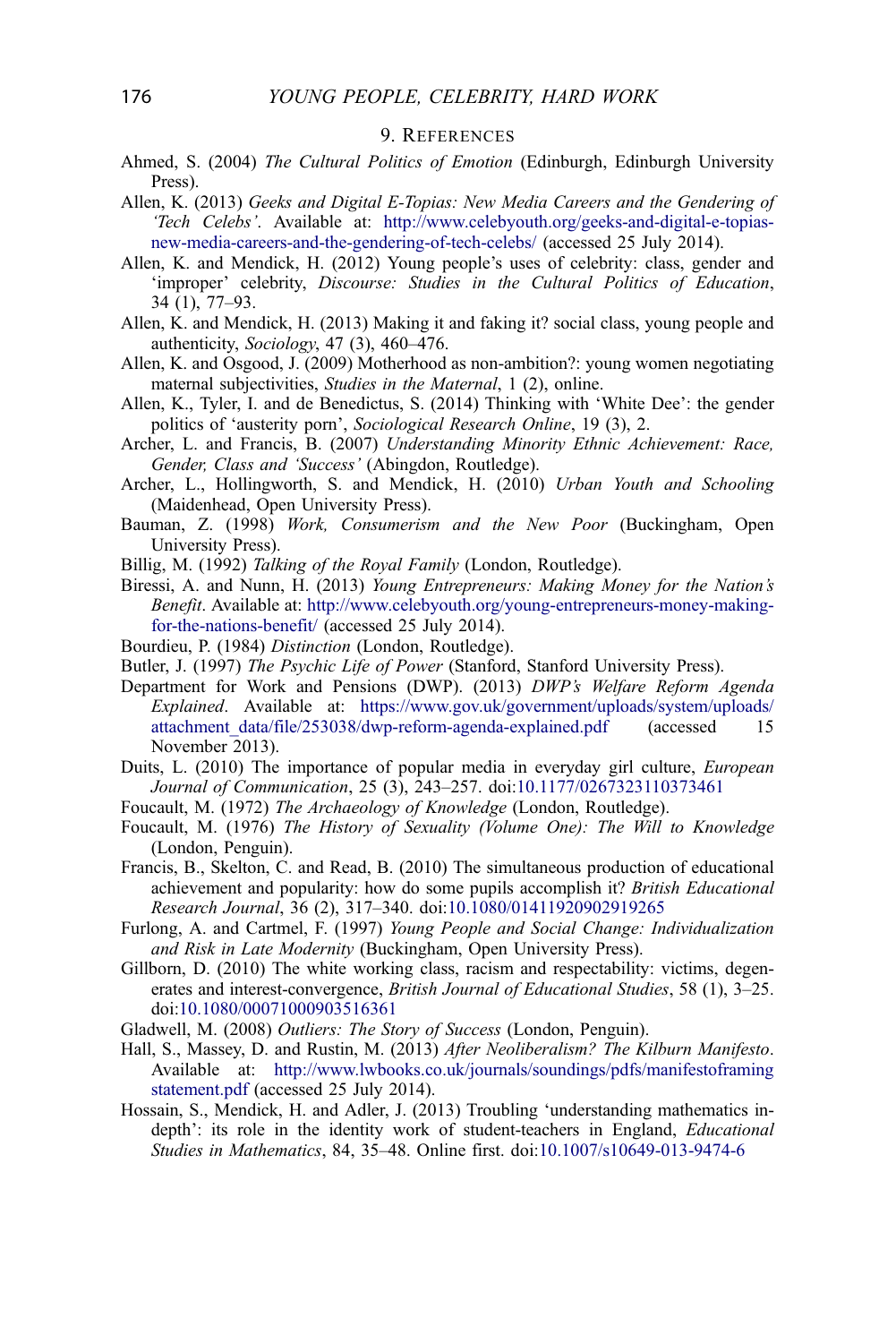- <span id="page-17-0"></span>Huffpost Celebrity. (2013) Kim Kardashian Was Voted 'Most Likely To Lie About Her Ethnicity' In High School. Available at: [http://www.huffingtonpost.com/2013/07/10/](http://www.huffingtonpost.com/2013/07/10/kim-kardashian-high-school-most-likely_n_3572893.html) [kim-kardashian-high-school-most-likely\\_n\\_3572893.html](http://www.huffingtonpost.com/2013/07/10/kim-kardashian-high-school-most-likely_n_3572893.html) (accessed 25 July 2014).
- Jackson, C. (2006) Lads and Ladettes in School: Gender and a Fear of Failure (Maidenhead, Open University Press).
- Jensen, T. (2014) Welfare commonsense, poverty porn and doxosophy, Sociological Research Online, 19 (3). doi:[10.5153/sro.3441](http://dx.doi.org/10.5153/sro.3441)
- Littler, J. (2013) Meritocracy as plutocracy: the marketising of 'equality' under neoliberalism, New Formations, 80/81, 52–72. doi:[10.3898/NewF.80/81.03.2013](http://dx.doi.org/10.3898/NewF.80/81.03.2013)
- Mac an Ghaill, M. (1994) The Making of Men: Masculinities, Sexualities and Schooling (Buckingham, Open University Press).
- MacDonald, R. (2011) Youth transitions, unemployment and underemployment: plus Ça change, plus C'est La Même chose?, Journal of Sociology, 47 (4), 427–444. doi:[10.1177/1440783311420794](http://dx.doi.org/10.1177/1440783311420794)
- Mendick, H. (2006) Masculinities in Mathematics (Maidenhead, Open University Press).
- Perryman, J., Ball, S., Maguire, M. and Braun, A. (2011) Life in the pressure cooker school league tables and english and mathematics teachers' responses to accountability in a results-driven era, British Journal of Educational Studies, 59 (2), 179–195. doi:[10.1080/00071005.2011.578568](http://dx.doi.org/10.1080/00071005.2011.578568)
- Potter, J. and Wetherell, M. (1987) Discourse and Social Psychology: Beyond Attitudes and Behaviour (London, Sage).
- Power, S., Whitty, G., Edwards, T. and Wigfall, V. (1998) Schoolboys and schoolwork: gender identification and academic achievement, International Journal of Inclusive Education, 2 (2), 135–153. doi:[10.1080/1360311980020204](http://dx.doi.org/10.1080/1360311980020204)
- Reay, D. (1998) Class Work: Mothers' Involvement in their Children's Primary Schooling (London, UCL Press).
- Reid, S. (2013) Mythbusters: Strivers Versus Skivers. Available at: [http://www.neweco](http://www.neweconomics.org/blog/entry/mythbusters-strivers-versus-skivers) [nomics.org/blog/entry/mythbusters-strivers-versus-skivers](http://www.neweconomics.org/blog/entry/mythbusters-strivers-versus-skivers) (accessed 25 July 2014).
- Resolution Foundation. (2013) Double Blow of Falling Wages and High Unemployment Reveals Weakness of Youth Labour Market. Available at: [http://www.resolutionfoun](http://www.resolutionfoundation.org/media/press-releases/double-blow-of-falling-wages-and-high-unemployment-reveals-weakness-of-youth-labour-market/) [dation.org/media/press-releases/double-blow-of-falling-wages-and-high-unemployment](http://www.resolutionfoundation.org/media/press-releases/double-blow-of-falling-wages-and-high-unemployment-reveals-weakness-of-youth-labour-market/)[reveals-weakness-of-youth-labour-market/](http://www.resolutionfoundation.org/media/press-releases/double-blow-of-falling-wages-and-high-unemployment-reveals-weakness-of-youth-labour-market/) (accessed 25 July 2014).
- Skeggs, B. (2004) Class, Self, Culture (London, Routledge).
- Skeggs, B. and Wood, H. (2012) Reacting to Reality Television: Performance, Audience and Value (London, Routledge).
- Tyler, I. (2013) Revolting Subjects: Social Abjection and Resistance in Neoliberal Britain (London, Zed).
- Tyler, I. and Bennett, B. (2010) Celebrity chav: fame, femininity and social class, European Journal of Cultural Studies, 13 (3), 375–393. doi:[10.1177/13675494](http://dx.doi.org/10.1177/1367549410363203) [10363203](http://dx.doi.org/10.1177/1367549410363203)
- Vaughn, A. (2012) Beyoncé (New York, Sterling).
- Walkerdine, V. (1989) Counting Girls Out (London, Virago).
- Weekes, D. (2002) Get your freak on: how black girls sexualise identity, Sex Education, 2 (3), 251–262. doi:[10.1080/1468181022000025802](http://dx.doi.org/10.1080/1468181022000025802)
- Willis, P. (1977) Learning to Labour: How Working Class Kids get Working Class Jobs (London, Gower Publishing).
- Wintour, P. and Lewis, P. (2011). X Factor Culture Fuelled the UK Riots, Says Iain Duncan Smith. Available at: [http://www.guardian.co.uk/uk/2011/dec/09/x-factor](http://www.guardian.co.uk/uk/2011/dec/09/x-factor-culture-fuelled-riots)[culture-fuelled-riots](http://www.guardian.co.uk/uk/2011/dec/09/x-factor-culture-fuelled-riots) (accessed 25 July 2014).